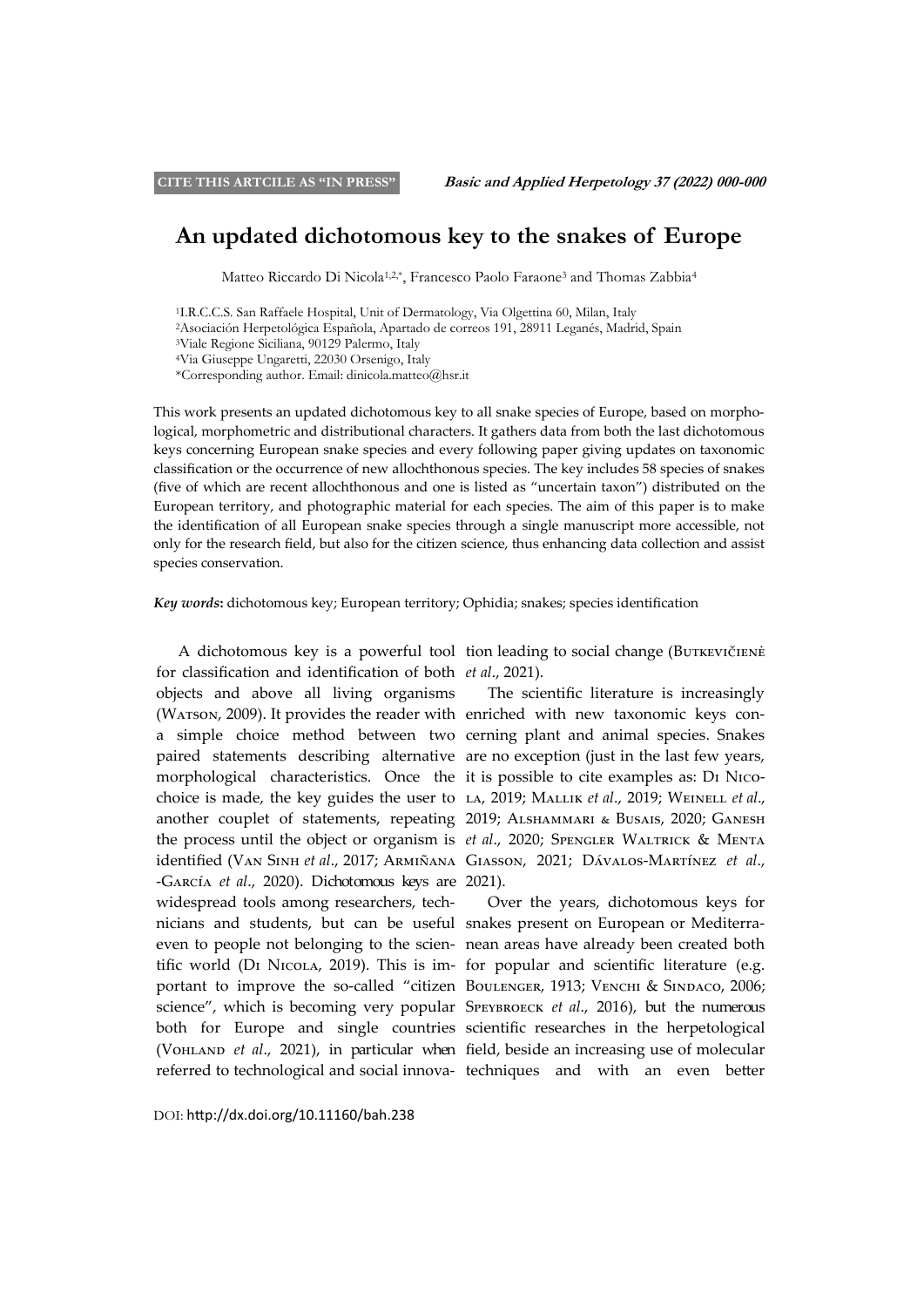knowledge of the investigated territories, involve continuous taxonomic updates and more in-depth knowledge of the species distribution. Hence the need to have an updated key, in line with recent systematic updates, with the current distributions of the species and with the presence of alien taxa that settled with stable populations in the last years.

#### **Materials and Methods**

The dichotomous key proposed in this work is based on morphological and morphometric characters and on the snake finding locations; it is realized taking as a reference the keys present in the following literature: BOULENGER (1913); VENCHI & SINDACO (2006); CORTI *et al.* (2011); SINDACO *et al*. (2013); Speybroeck *et al*. (2016); Geniez (2018); Di Nicola (2019).

In addition, to obtain updated information at the taxonomic, anatomical (morphological descriptions) and distributional level, the following publications were consulted: Guicking *et al*. (2006); Kreiner (2007); Cabrera-Pérez *et al*. (2012); van de Koppel *et al*. (2012); Mahlow *et al*. (2013); Silva-Rocha *et al*. (2015); Kindler (2018); Kindler & Fritz (2018); Mizsei *et al*. (2018); Faraone *et al*. (2019a, b); Jablonski *et al*. (2019); Paolino *et al*. (2019); Zaher *et al*. (2019); Akbarpour *et al*. (2020); Cattaneo (2020); Clemens & Allain (2020); Freitas *et al*. (2020); Fritz & Schmidtler (2020); Fritz *et al*. (2020); SEGHETTI *et al.* (2020); SPEYBROECK *et al.* (2020); Tamar *et al*. (2020); Wallach (2020); Di Nicola *et al*. (2021); van Doorn *et al*. (2021).

The European area considered (Fig. S2),

is in agreement with what was established by Speybroeck *et al*. (2020), thus including all territories of the European mainland, Macaronesia (except Cape Verde), Balearic Islands, all Greek and Italian islands, Malta and Cyprus. The easternmost limits of the area include territories west of the Ural Mountains and the Ural River (SW Sverdlovsk Oblast, NW Čeljabinsk Oblast and W Kazakhstan included), north of the Caucasus Mountains and NE Azerbaijan.

The key covers species level only, and does not consider subspecies since there are many taxa requiring a status overhaul (e.g., subspecies are sometimes still based on old and not always reliable morphological descriptions). The key also considers allochthonous snakes, but only species that are present in Europe with reproductive populations have been included, such as *Elaphe schrenckii*, *Elaphe taeniura*, *Indotyphlops braminus* and *Lampropeltis getula* (Cabrera-Pérez *et al*., 2012; van de Koppel *et al*., 2012; Mateo, 2013; Faraone *et al*., 2019a; Paolino *et al*., 2019; Struijk *et al*. 2020; Vella *et al*., 2020; Di Nicola *et al*., 2021; van Doorn *et al*., 2021). *Rhynchocalamus melanocephalus* from Cyprus is also considered, due to three different findings in the period 2013-2018 (Tamar *et al*., 2020). The allochthonous/recently introduced status was made explicit only for species whose allochtony is recent (with the first records occurring in the last decades) and supported by the literature. For taxa likely introduced but whose origin hypotheses are still unclear (e.g. *Eryx jaculus* for Sicily and *R. melanocephalus* for Cyprus) the status in the key has not been specified.

Higher taxa (i.e. superfamilies and families) maintain the same partition ex-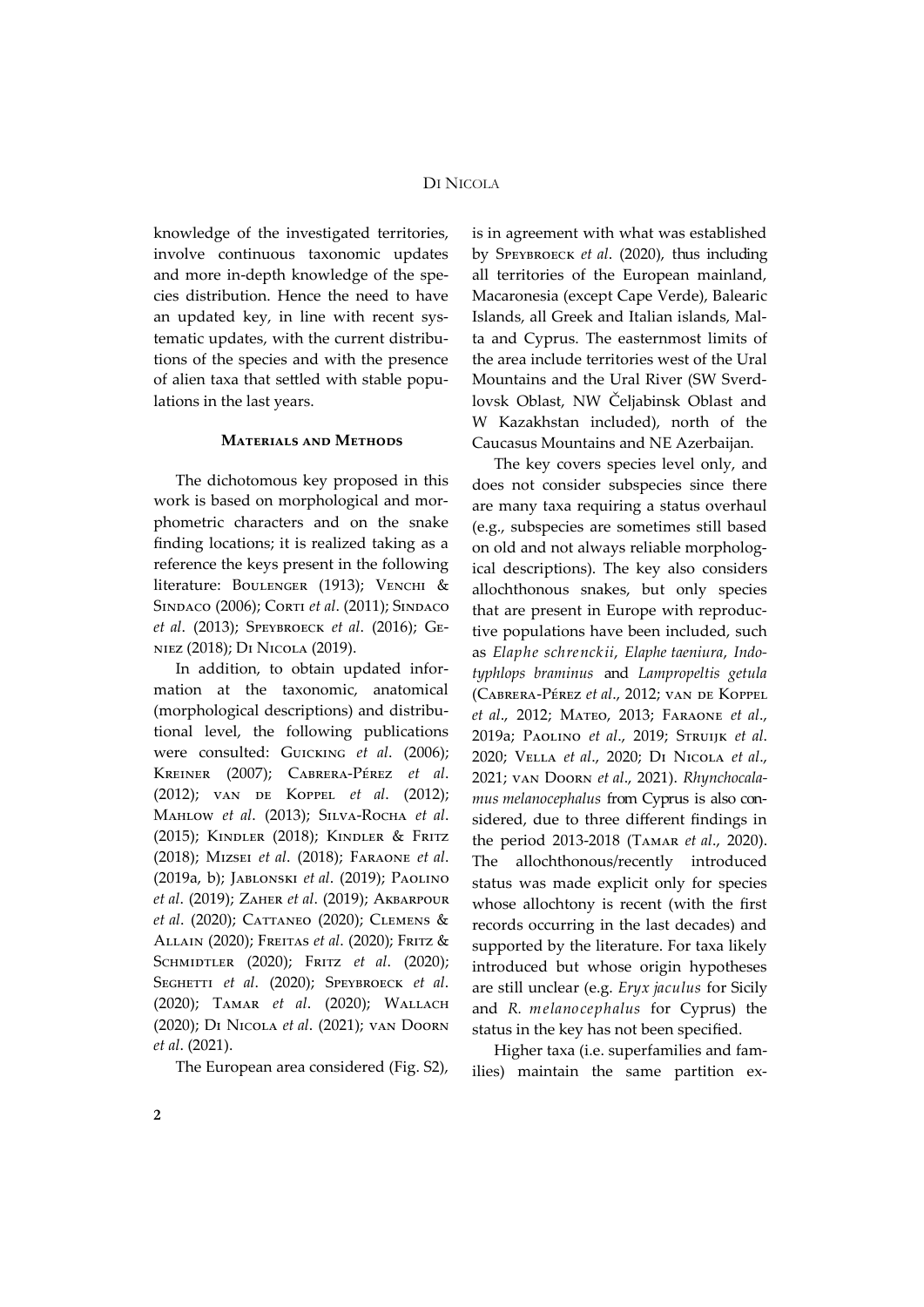plained and provided by Zaher *et al*. (2019). Family Viperidae is separated from all other colubroideans (thus explaining why it does not currently belong to any superfamily), within the robustly supported clade Endoglyptodonta. Colubroideans are represented by superfamilies Elapoidea *sensu stricto* and Colubroidea *sensu stricto*, which are sister clades with robust support. The former contains family Psammophiidae (here represented by genus *Malpolon*) with strong support; while the latter contains family Natricidae (robustly supported) as the sister group (no support) of a bigger clade formed by (moderate support) Colubridae, Grayiidae, Calamariidae, and Sibynophiidae. Thus, Natricidae and Colubridae are listed as distinct taxa.

Superfamily Booidea is represented by genus *Eryx*, which is part of Erycidae family (Pyron *et al*., 2014), and Superfamily Typhlopoidea contains family Typhlopidae with *Xerotyphlops vermicularis* and *Indotyphlops braminus*. For the latter, Wal-LACH (2020) proposed the new genus name *Virgotyphlops* due to its obligate parthenogenetic reproduction, but pending an investigation it is still listed as *Indotyphlops braminus* as in Speybroeck *et al*. (2020).

We have considered the False smooth snake from Lampedusa (Italy) as a separate unit. Based on morphological features (WADE, 2001), most of the recent literature attributes this population to *Macroprotodon cucullatus textilis* (Duméril & Bibron, 1854) (Kreiner, 2007; Capula *et al*., 2011; Sindaco *et al*., 2013; Cattaneo, 2015; Di Nicola, 2019). However, genetic studies on mitochondrial markers indicate that this population belongs to a possible specific rank clade that also includes samples from central Tunisia (Faraone *et al*., 2020). This still unnamed taxon is highly genetically distinct from the other *Macroprotodon* species present in the European range (*M. cucullatus*: Kimura 2-parameter distance based on cyt b = 12.9%; *M. brevis*: Kimura 2-parameter distance based on  $cyt$  b = 13.4%) (Faraone *et al*., 2020); furthermore, it is morphologically discriminable from both *M. cucullatus* and *M. brevis* (see WADE, 2001). Therefore, in this context we have provisionally named it "*Macroprotodon* Lampedusa/Tunisia clade" .

We have not included in the key the genus *Gloydius* because its presence in Europe (i.e. west side of the Ural river) has not been ascertained yet (see Speybroeck *et al*., 2020).

*Macrovipera schweizeri* taxonomic status is still debated: Speybroeck *et al*. (2020) consider the taxon at a specific level, since the subspecies rank suggested by STÜMPEL & Joger (2009) and Stümpel (2012 - PhD dissertation) on a molecular basis is not supported by data published in peer review literature yet and the relevant *Macrovipera* sequences are not available in GenBank as well; FREITAS et al. (2020) suggest to consider the Milos viper as a subspecies of *M. lebetinus*, based upon a genetic distance of only 2% (cyt-b) between the two taxa. In this work we maintain the specific status (just like several authors who recently cited the Milos viper in their works -e.g., Cattaneo, 2020; Pizzigalli *et al*., 2020; Chowdhury *et al*., 2021; Degen & BROCK, 2021; KONTSIOTIS et al., 2022) according to the most recent checklist by the Taxonomic Committee of the Societas Europaea Herpetologica (Speybroeck *et al*., 2020).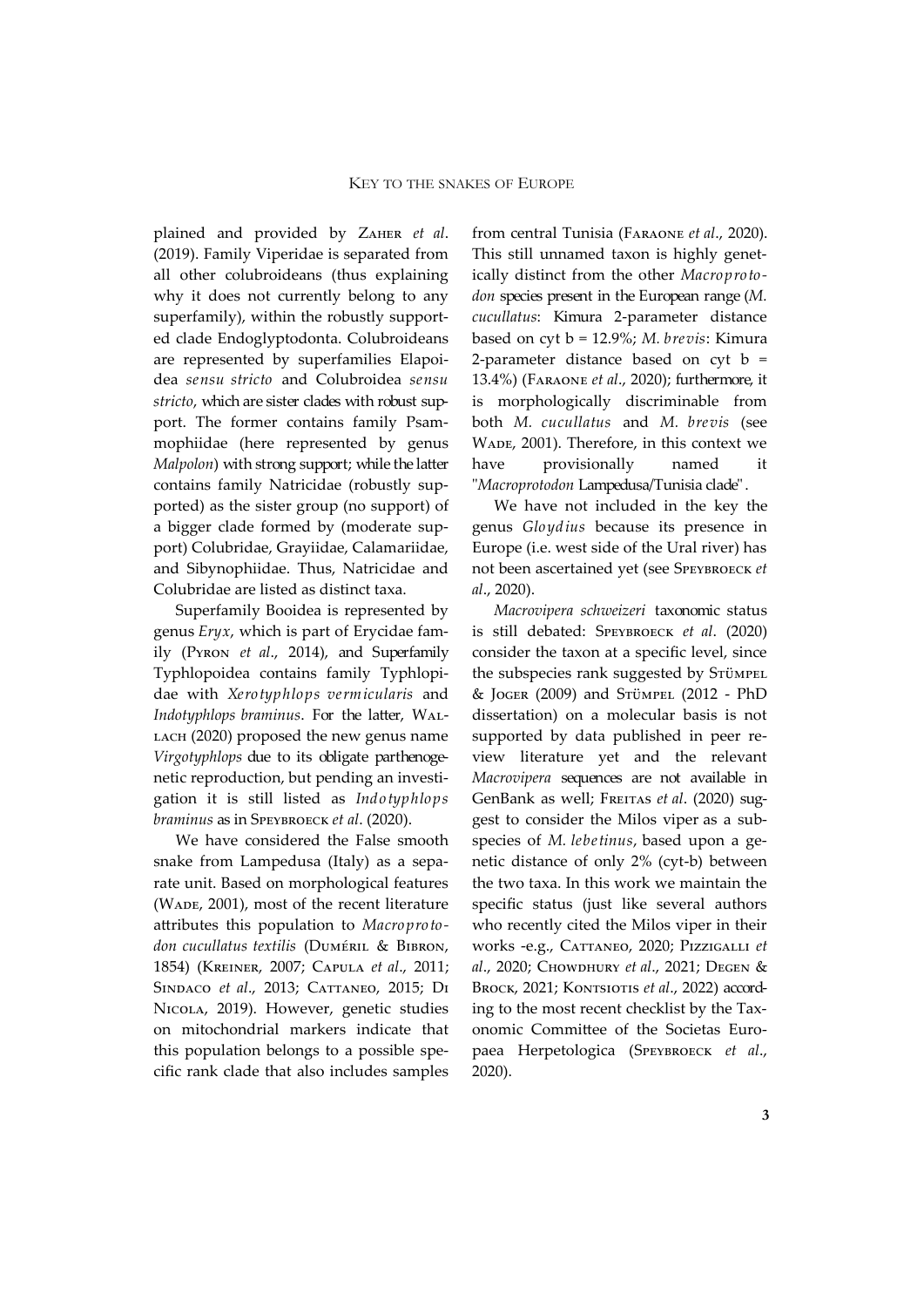Some taxa described within the genus *Vipera,* such as *V. lotievi*, *V. magnifica*, *V. nikolskii*, *V. orlovi* and *V. shemakhensis* are not considered valid species according to both Freitas *et al*. (2020) and Speybroeck *et al*. (2020).

At last, also *Vipera walser* Ghielmi *et al*., 2016 is currently no longer considered a valid species. Although FREITAS et al. (2020) asserted the taxon validity arguing that it has been investigated with an efficient integrative approach (investigating phylogenetic divergence and phenotypic variability), and SEGHETTI et al. (2020) stated that *V. walser* is clearly distinct from other Italian vipers based on differences in skull osteology, Speybroeck *et al*. (2020) consider the acceptance of the new species premature until further nuclear DNA data would confirm the diversity of the *walser* population. Further nuclear data have been provided by Doniol-Valcroze *et al*. (2021), showing that *V. walser* and *V. berus marasso* are not recovered as distinct lineages due to cyto-nuclear discordance. On the same basis, also SINDACO & RAZZETTI (2021), in the recent checklist of Italian amphibians and reptiles, do not recognize *V. walser* as a valid species and propose a subspecies rank (*V. berus walser*).

The supporting material file contains the updated checklist of European snakes (Table S1) and the photographic recognition of the species (Fig. S1), numbered and arranged according to the indications of this dichotomous key.

For the nomenclature of the main cephalic scales and for the count of ventral and dorsal scales see the supplementary file in DI NICOLA (2019).

#### **Results**

### *Key to snakes*

**1a.** Worm-like. Dorsal and ventral scales identical, spiny scale on the tip of the tail. Snout rounded in profile, very small eye protected by a semi-transparent shield and visible only as a dark spot……………………...…(**Typhlopidae**) **2**

**1b.** Snake-like. Ventral scales larger than dorsal ones. Eyes well developed and visible………………………………………..**3**

**2a.** Very small size (up to 17 cm of total length). Ocular plate divided (eye below the suture of two plates). 20 rows of dorsals at mid-body. Allochthonous, probably native to India and SE Asia. European distribution: Portugal (Madeira), Spain (Canary Islands, Mallorca and one mainland population in Almería Province), Malta and Italy (Sicily and Ischia)……….. ……………………..*Indotyphlops braminus*

**2b.** Small size (up to 36 cm of total length). Ocular plate entire. Usually 22-24 (rarely 20 or 26) rows of dorsals at midbody. European distribution: Serbia, Montenegro, S Balkans, Bulgaria, several Greek Islands, Turkish Thrace, Cyprus, S European Russia, NE Azerbaijan……………..*Xerotyphlops vermicularis*

**3a.** Subcaudals single (or mostly single). Ventrals wide and covering less than half the width of the belly; remaining belly surface covered with small and smooth identical scales as for the dorsum. Head not distinct from the body. Bulky body. Tail short and blunt. Eyes with vertical pupils. Dorsals of the front half of the body smooth, keeled towards the end. 41- 57 rows of dorsals at midbody…………………………….(**Erycidae**) **4**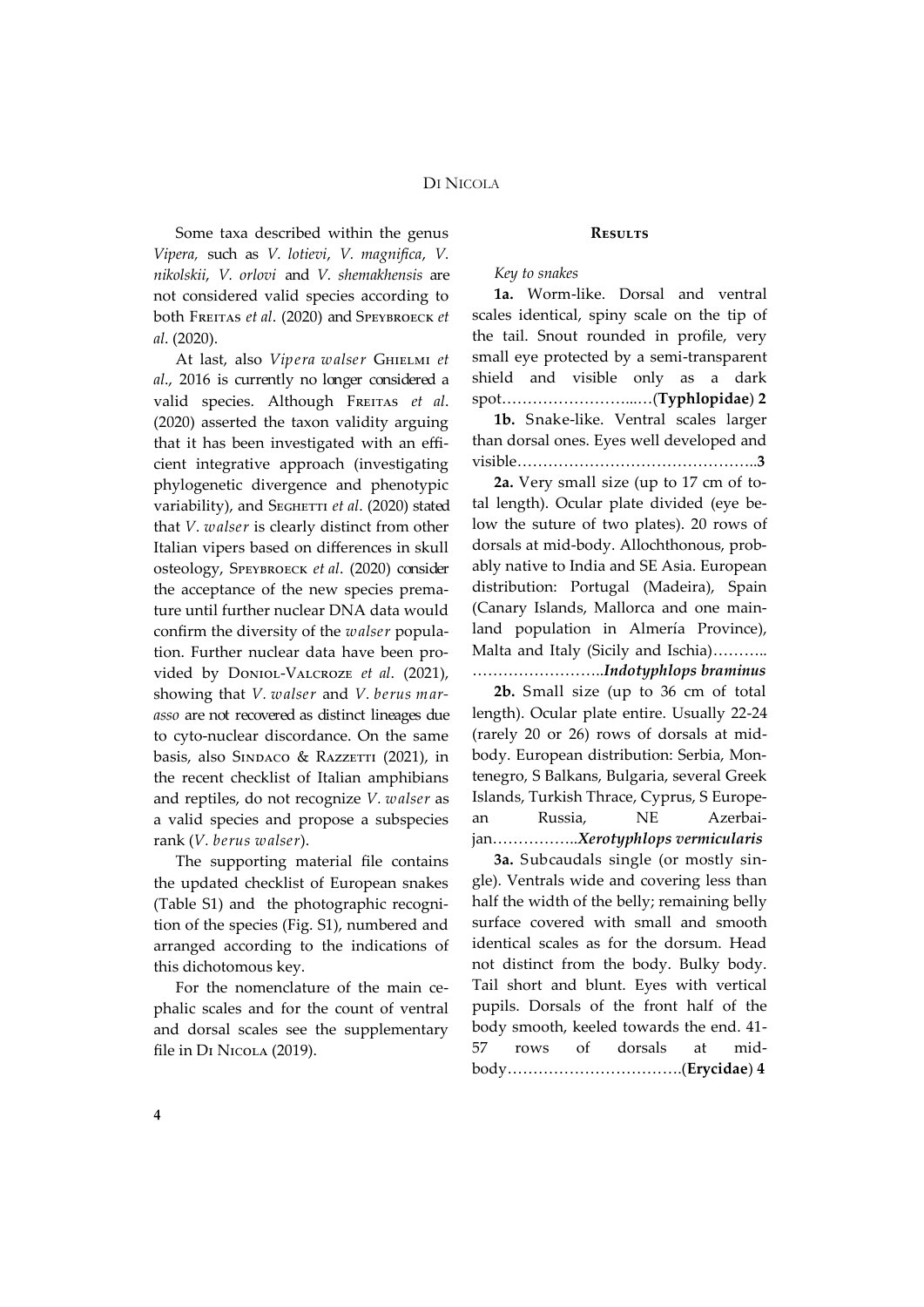**3b.** Subcaudals paired. Ventrals almost entirely covering the width of the belly. Head more or less distinct from the body. Slenderer body. Longer and pointed tail. Eyes with round or vertical pupils. Less than 30 rows of dorsals at midbody………………………………………….**5**

**4a.** Usually 2-3 (rarely 4) postinternasal shields. 6-7 scales (rarely 4, 5 or 8) between the eyes. 2-3 scales between nasals and the eye. European distribution: S Romania, Bulgaria, S Balkans, several Greek Islands, Turkish Thrace, Italy (S Sicily), Cyprus, S European Russia, NE Azerbaijan …………………………..*Eryx jaculus*

**4b.** 3-4 post-internasal shields. 7-9 scales between the eyes. 4-5 scales between nasals and the eye. European distribution: S European Russia, W Kazakhstan…………………………….*Eryx miliaris*

**5a.** Top of the head covered by small scales irregularly arranged or at most three shields symmetrically arranged, surrounded by smaller scales. Anal plate usually entire. Eyes with vertical pupils (slitlike in daylight) and dorsals of the trunk keeled………………………..(**Viperidae**) **46**

**5b.** Top of the head covered by 9-11 large, smooth and symmetrical shields. Anal plate usually divided. Eyes with round pupils and dorsals of the trunk smooth, keeled or grooved, or eyes with vertical pupils and dorsals of the trunk smooth…….………………………………...**6**

**6a.** Evident concavity on top of the head. Frontal scale at its mid-length clearly narrower than supraoculars. Three contiguous scales (2 loreals and 1 preocular) between nasal and eye. Dorsals of the trunk slightly grooved. Typical ridge on top of the eyes consisting of supraocular and the

top of the preocular…………………………………………… ….....**Genus** *Malpolon* (**Psammophiidae**) **7**

**6b.** Top of the head not concave. Frontal scale at its mid-length not so narrow or even wider compared to supraoculars. Two contiguous scales (1 loreal and 1 preocular) or just one scale (loreal) between nasal and eye. Dorsals of the trunk smooth or keeled. No ridge on top of the eyes………………………………………….**8**

**7a.** Dark saddle on the back never present. In the EU range usually 17 dorsal scales at mid-body, except for Lampedusa, where they have 19 (rarely 20) dorsals. European distribution: from Croatia along the E Adriatic Coast to S Balkans, Serbia, Bulgaria, several Greek Islands, Turkish Thrace, Italy (only Lampedusa), Cyprus, S European Russia…….*Malpolon insignitus*

**7b.** Dark saddle on the back often present in adult males and even some adult females. Usually 19 dorsal scales at midbody. European distribution: Iberian Peninsula, Balearic islands (recently introduced), S France and NW Italy……………….*Malpolon monspessulanus*

**8a.** Dorsals clearly keeled, first two rows on the flanks weakly keeled or smooth. One large anterior temporal scale. Usually 2 or 3 postoculars. Usually 19 or 21 (rarely 17-23) rows of dorsals at midbody. Often found close to or in water……………………………..(**Natricidae**) **9**

**8b.** Dorsals smooth (sometimes barely keeled) or keeled (in this case, only associated with 23,25 or rarely 27 rows of dorsals at mid-body). Two anterior temporal scales (occasionally 1 or 3). Usually 2 postoculars……………………. (**Colubridae**) **13**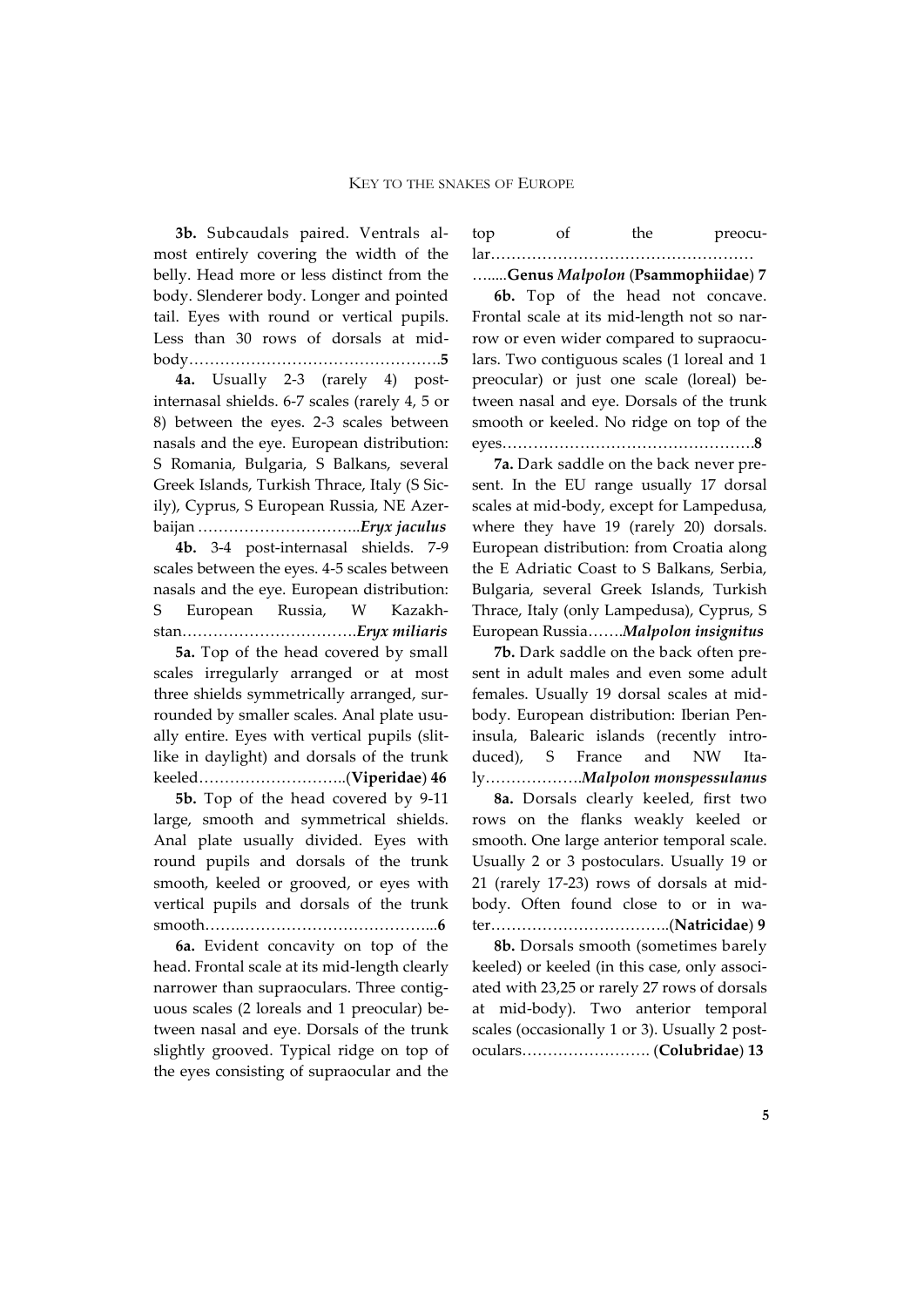### *Key to Natricidae*

**9a.** Nostrils not clearly pointing upwards, on sides of the snout. Keeling of dorsals very reduced or absent towards the end of the tail. Nape often with a white/yellowish collar especially in juveniles. Usually one preocular (occasionally 2) and three postoculars (rarely 2 or 4). 7 supralabials (rarely 6 or 8), with  $3^{rd}$  and  $4^{th}$ in contact with the eye. Usually 19 rows of dorsals at mid-body………………………**10**

**9b.** Nostrils pointing upwards. Keeling of dorsals continuous towards the end of the tail. Nape always lacking an evident coloured collar. Usually two preoculars (rarely 1 or 3) and two to four postoculars. 7 or 8 supralabials. Usually 19 or 21 rows of dorsals at mid-body…………………...**12**

**10a.** Reddish iris. Collar and body markings in juveniles only. Adults uniformly olive-green, brown or grey. European distribution: Iberian Peninsula, SW France (only Aude, where also *N. helvetica* occurs, and Pyrénées-Orientales) ……………………….*Natrix astreptophora*

**10b.** Yellow, grey, whitish or orange iris. Collar and body markings even in adults. Usually grey body……………….**11**

**11a.** Collar with narrow white/ yellowish bands that faint with ageing. European distribution: indicatively from Rhine River and across the Alps westwards, thus including Germany, the Netherlands, Belgium, Luxemburg, Switzerland, France (also Corsica), Britain, Italy (NE excluded)…………….*Natrix helvetica*

**11b.** Collar with larger white/ yellowish bands. European distribution: indicatively from Rhine River and NE Italy eastwards to W Kazakhstan and Caucasus Mountains, including countries overlooking the Baltic Sea…………….*Natrix natrix*

**12a.** 7 supralabials (rarely 6, 8 or 9), with 3rd and 4th touching the eye, and two postoculars (rarely 1 or 3). Usually 21 (rarely 17-23) rows of dorsals at mid-body and 142-167 ventrals. Usually, lateral dark spots with light centre and zigzag longitudinal dark stripe. European distribution: Iberian Peninsula and Balearic Islands, France, Switzerland, NE Italy and Sardinia………………………………*Natrix maura*

12b. 8 supralabials, with 4<sup>rd</sup> and sometimes 5<sup>th</sup> touching the eye, and three postoculars (occasionally 2 or 4). Usually 19 (rarely 17-21) rows of dorsals at mid-body and 160-187 ventrals (rarely 148-198). Usually, lateral dark spots more or less evident without light centre and no zigzag longitudinal dark stripe. European distribution: Central Europe (except Poland and most of Germany), mainland Italy, Balkans, several Greek islands, Turkish Thrace, Cyprus, Moldova, Ukraine, S European Russia, NE Azerbaijan, W Kazakhstan………………………..*Natrix tessellata*

### *Key to Colubridae*

**13a.** Pupils vertical, (slit-like in daylight). Only one scale between nasal and eye (loreal). Usually 19 (rarely 17-21) rows of dorsals at mid-body. European distribution: from NE Italy along the E Adriatic Coast to S Balkans, Serbia, Bulgaria, several Greek islands, Cyprus, Malta, S European Russia, NE Azerbaijan ……………………..*Telescopus fallax*

**13b.** Pupils round, if oval never slitshaped. Two contiguous scales between nasal and eye (loreal and preocular)……**14**

**14a.** Neck not clearly distinct. Narrow crossbands from the back downwards and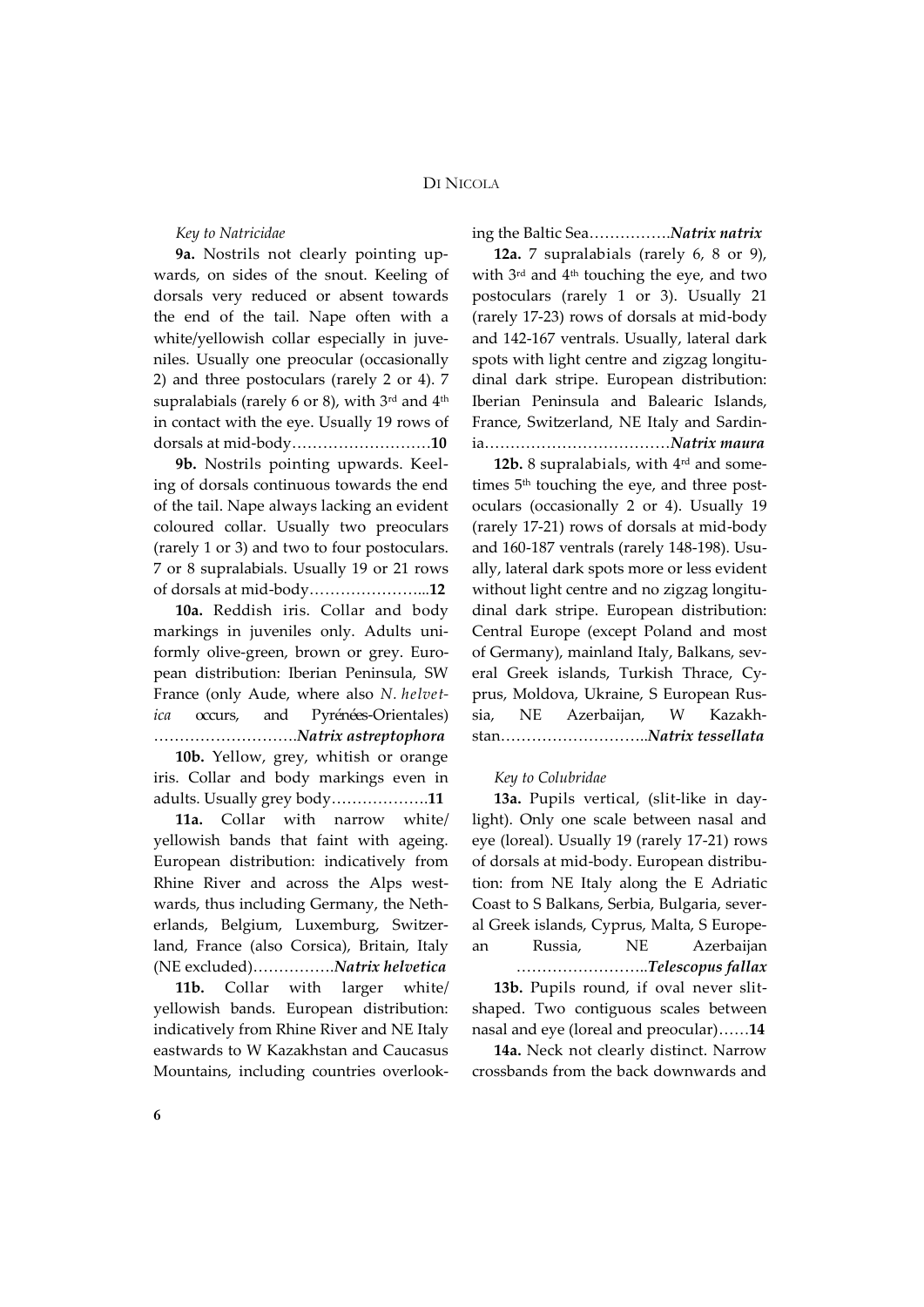chain-like pattern along the flanks. Scales smooth and shiny. Juveniles similar to adults. Usually 21 rows of dorsals at midbody. Allochthonous, native to N America. European distribution: Spain (only Gran Canaria)……………….*Lampropeltis getula*

**14b.** Neck usually distinct from the body. Different pattern…………………...**15**

**15a.** 6<sup>th</sup> supralabial in contact or close to the parietal. 8 (rarely 7-9) supralabials and 2 (rarely 1) postoculars…………………...**16**

**15b.** Supralabials well separated from the parietal…………………………………**18**

**16a.** Usually 21 (rarely 19-23) rows of dorsals at mid-body. Postorbital stripe extends from the eye to the corner of the mouth. Dark collar present. Dorsal colour usually greyish and ventral scales characterized by large dark blotches. European distribution: Central and S Iberian Peninsula………………….*Macroprotodon brevis*

**16b.** 19 rows of dorsals at mid-body. Dark collar fragmented or absent, belly immaculate or adorned by small blotches……………………………………………**17**

**17a.** 6<sup>th</sup> supralabial usually in contact to the parietal scale, yellowish-brown ground colour, especially along the ventral and labial scales. Postorbital stripe reduced to a short spot behind the eye. European distribution: Spain (only Mallorca and Menorca) …………………*Macroprotodon cucullatus*

**17b.** 6<sup>th</sup> supralabial separated from the parietal scale, greyish ground colour (brownish mainly in the pre-shedding phases). Postorbital stripe mostly fragmented (it can be also entire as in 16a, or short as in 17a). European distribution: Italy (only Lampedusa)…………..…………

*Macroprotodon* **Lampedusa/Tunisia clade 18a.** Dorsals at mid-body weakly but clearly keeled (keeling decreases as it descends towards the ventral scales). Usually 25 (sometimes 21-27) rows of dorsals at mid-body…………………………………..**19**

**18b.** Dorsals smooth or only slightly keeled. Variable number of scale rows at mid-body…………………………………..**24**

**19a.** Dark body colouration (often black) with narrow light bands. Allochthonous, native to NE Asia. European distribution: only NE Netherlands (Drenthe Province)………………...*Elaphe schrenckii*

**19b.** Different colour and pattern. Outside the Dutch Province of Drenthe…….**20**

**20a.** Light brown body colouration with a dark interconnected H-shaped dorsal pattern starting 3-4 head lengths behind the cranium, fading into a light stripe towards the tail; marked postocular black streak. Allochthonous, native to SE Asia. European distribution: only NE Belgium (Limburg Province)……….*Elaphe taeniura*

**20b.** Different colour and pattern. Outside the Belgian Province of Limburg…..**21**

**21a.** Usually rather light brown with 4 dark stripes along the body (fading towards the tail). Juveniles with a row of dark, often black bordered, irregular spots or bars on the back and 1-2 series of smaller spots on flanks (sometimes even on belly), on grey ground colour. Subadults with intermediate colours and ornamentations between adults and juveniles. 25 (rarely 23, 26 or 27) rows of dorsals at mid-body. European distribution: Central and S Italy, from Slovenia along the E Adriatic Coast to S Balkans, Serbia, Bulgaria, several Greek islands……...*Elaphe quatuorlineata*

**21b.** Different colour pattern (except for juveniles of *E. sauromates* and *E. urartica*)…………………………………….**22**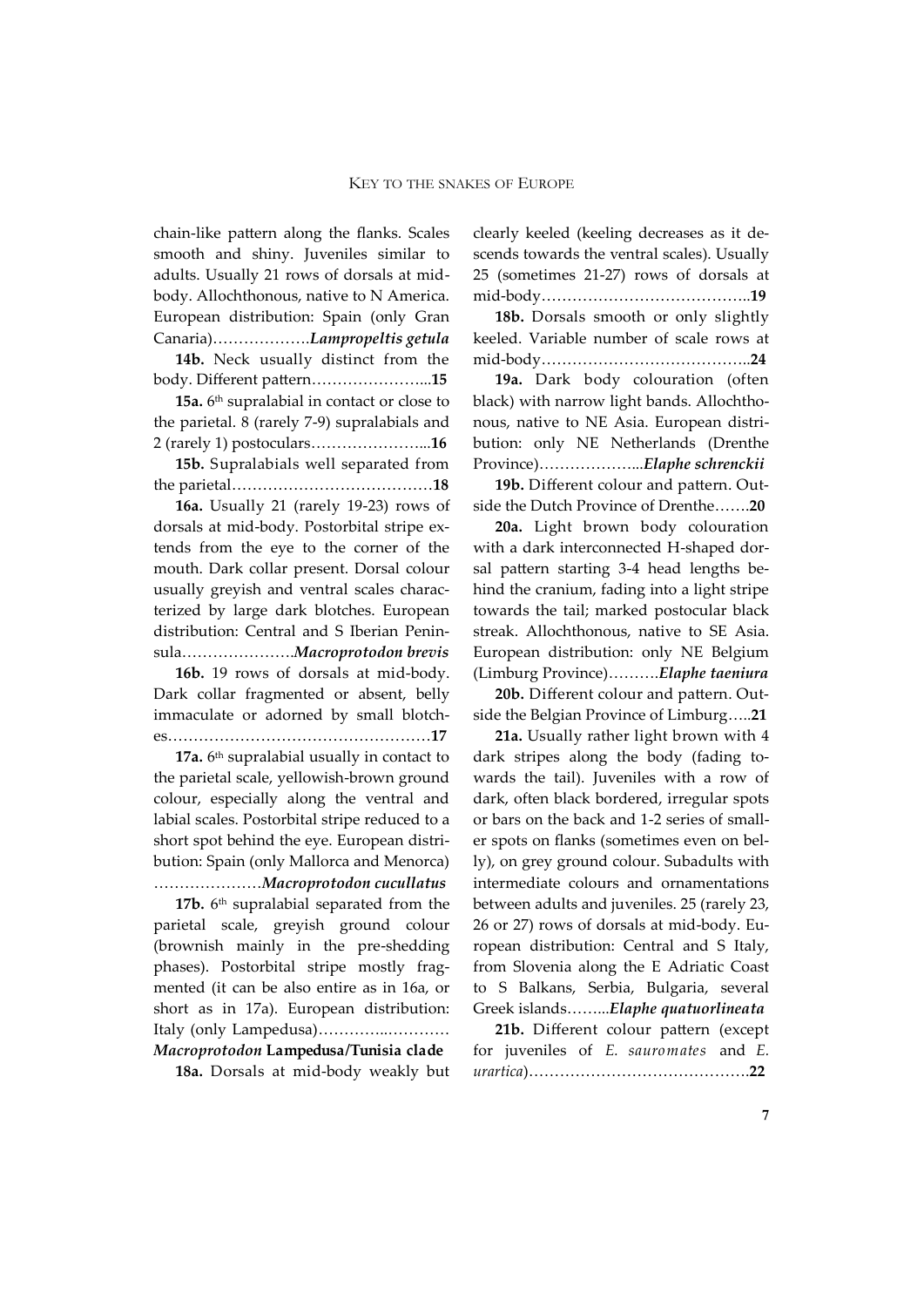**22a.** Anterior angle of the parietal shield elongated, usually touching only the upper postocular shield. Head with a clear pattern of longitudinal and transverse blotches, black bordered. Belly grey or reddish, with numerous dark spots. 23 (or 25) rows of dorsals at mid-body. European distribution: E Ukraine, S European Russia and SE European Russia, NE Azerbaijan, W Kazakhstan………..*Elaphe dione*

**22b.** Anterior angle of the parietal shield elongated, touching or nearly touching the lower postocular shield. Head of adults uniform dark above. Yellowish or brown ground colour with dark brown spots, usually with black borders and partially fused transversally. Belly yellowish, sometimes with dark spots on outer edges of the ventrals, which are keeled on the sides. 25 (occasionally 23 or 27) rows of dorsals at mid-body……...…**23**

**23a.** Males with relatively shorter pileus, lower rostrum, but longer frontal plate and posterior inframaxillary scute. Upper head surface less convex near orbits, prefrontals and internasals. Rostrum less pronounced. Usually 75 subcaudal pairs and one or three loreal scales. Whitish area separating two blotches behind the head. Lateral sides of the head with a dark stripe running from behind the eye towards the corner of the mouth, clearly separated by lighter colour (from the darker head colouration). Spots are usually elongated and yellow or yellowish. European distribution: NE Greece, Turkish Thrace, Bulgaria, Romania, Moldova, S Ukraine, S European Russia, W Kazakhstan..*Elaphe sauromates*

**23b.** Males with relatively longer pileus, higher rostrum, but shorter frontal plate and anterior inframaxillary scute. Upper head surface more convex near orbits, prefrontals and internasals. Rostrum more pronounced. Usually 64 subcaudal pairs and one or two loreal scales. Generally darker colouration with dorsal side of the head very dark (sometimes almost black). Lateral sides of the head with a dark stripe running from behind the eye towards the corner of the mouth, less distinguished from head colour. Dorsal body spots are more conspicuous, rounded and typically lined with whitish colour. European distribution: S European Russia, NE Azerbaijan………………….*Elaphe urartica*

**24a.** Nostril in a single nasal scale. 7 supralabials. 15 or 17 rows of dorsals at mid-body. Anatolia and Middle East…...**25**

**24b.** Nostril between two nasal scales. 8 or more supralabials (7 only in few species). 17 or more rows of dorsals at midbody………………………..……………….**28**

**25a.** 15 rows of dorsals at mid-body..**26**

**25b.** 17 rows of dorsals at mid-body. Dark collar on the neck, sometimes blurry. Head with more or less distinct blotches. Body colour usually uniform, sometimes with 1-2 series of dark dots but not on ventrals………………………………………...**27**

**26a.** Dark collar on the neck, consisting in an evident wide band hardly visible from ventral view. On the head of the juveniles, three dark transverse and independent bands of variable width, which can form a crown-like spot. Body colour usually uniform with lighter scales in the centre. 7-9 supralabials, small rostral scale non wedged between the internasals. European distribution: S European Russia, NE Azerbaijan……………...*Eirenis collaris*

**26b.** Usually black head with white supralabial. Unpatterned back with or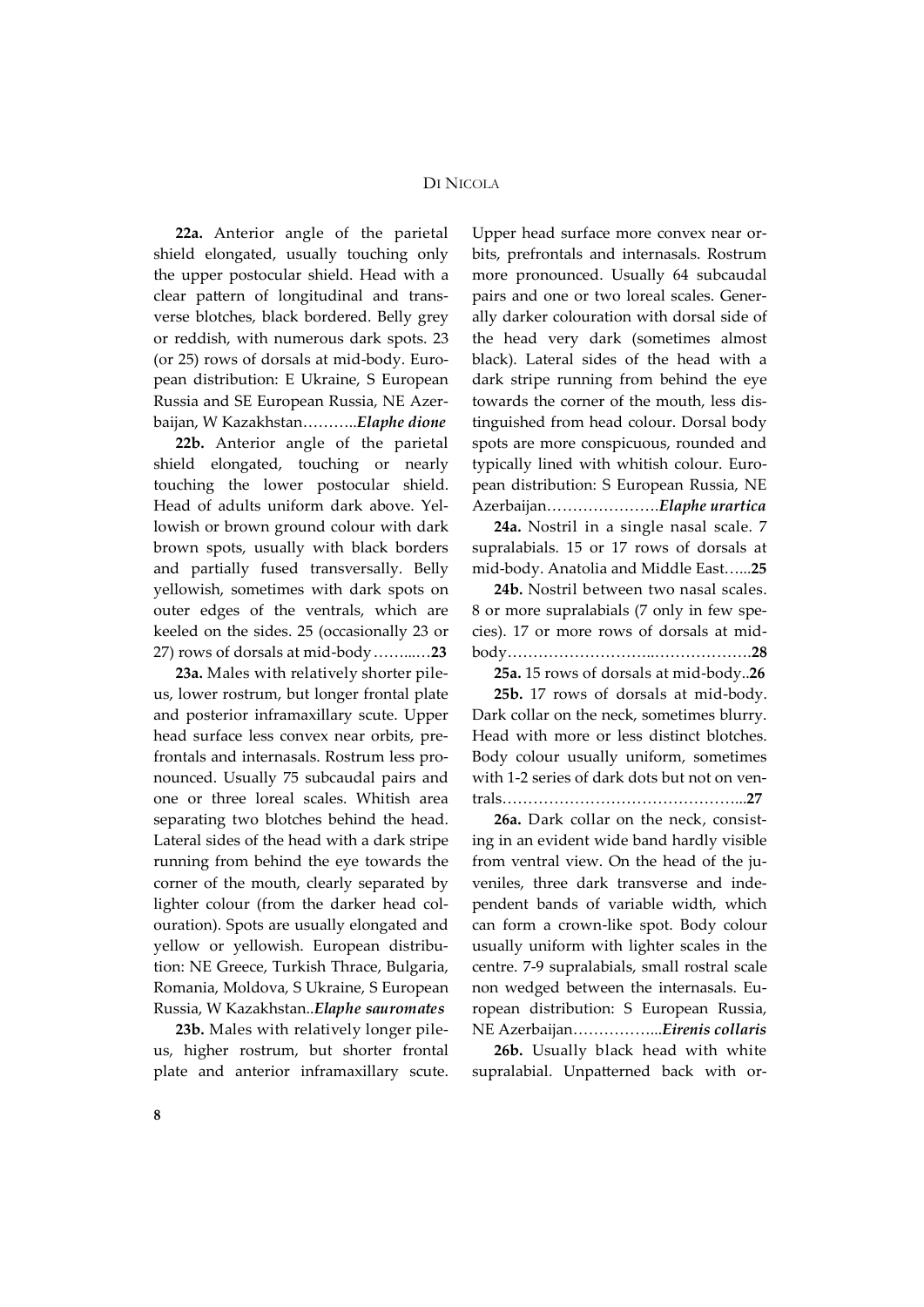ange, grey or light brown colour. 6 supralabials, prominent rostral scales wedged between the internasals. European distribution: Cyprus….*Rhynchocalamus melanocephalus*

**27a.** Head pattern: dorsals without dark centre and parietal band limited to the parietal scales. 3-5 scales from the anterior beginning of the paravertebral scale row to the posterior border of the collar. European distribution: Cyprus……………………...*Eirenis levantinus*

**27b.** Head pattern: interocular and parietal band scythe-like and parietal band sometimes joined to the interocular in the median line. 1-2 scales from the anterior beginning of the paravertebral scale row to the posterior border of the collar. European distribution: some Greek islands, Turkey (Istanbul area), S European Russia, NE Azerbaijan………………..*Eirenis modestus* **28a.** 17 or 19 rows of dorsals at midbody………………………………………..**29 28b.** More than 19 rows of dorsals at mid-body………………………………….**37 29a.** 17 rows of dorsals at mid-body.

European distribution: endemic to Cyprus…………………..*Hierophis cypriensis*

**29b.** 19 rows of dorsals at mid-body..**30**

**30a.** Neck with dark spots or a dark collar. Body with rather "double" colouration, first greyish and then beige-brown till the tail tip. Dorsals with single apical pits. Extremely slender body………………….**31**

**30b.** Different pattern, colouration and body shape………………………………...**32**

**31a.** Neck with a dark, white bordered collar. Eyes with dark anterior and posterior borders. Spots irregularly decreasing in size along the body and more separated from each other. European distribution: E Bulgaria, Turkish Thrace…………………....

…………………………....*Platyceps collaris* **31b.** Neck with two dark, white bordered spots on sides, sometimes joined in a collar. Eyes with white anterior and posterior borders. Spots gradually decreasing in size along the body and less separated from each other. European distribution: from Croatia along the E Adriatic Coast to S Balkans, Serbia, Bulgaria, several Greek islands, Cyprus, S European Russia, NE Azerbaijan……………..*Platyceps najadum*

**32a.** 7 (rarely 8) supralabials, with 3rd and 4th in contact with the eye. Dark band from nostrils to the sides of the neck across the eyes and sometimes a blurry mark from eye to eye. Dark ventrals. European distribution: all Europe except Iceland, Ireland, Central and N Great Britain and N Scandinavia; not uniform distribution in E Europe………………...*Coronella austriaca* **32b.** 8 supralabials. Different

pattern………………………………….…..**33**

**33a.** Greenish-yellow ground colour, often with predominant black or dark green crossbars on foreparts. Rest of the body with yellowish longitudinal streaks. Melanism prevailing in the eastern and southern part of its range. 187-227 ventrals. European distribution: Pyrenees, France, S Switzerland, Italy, W Slovenia, NW Croatia, Malta...*Hierophis viridiflavus*

**33b.** Different colour…………………**34**

**34a.** Dark blotches and often small light spots and streaks on foreparts. Dorsals always narrowly pale edged. Melanism absent. 167–186 ventrals. European distribution: from Slovenia along the E Adriatic Coast to Greece, Serbia, several Greek islands………*Hierophis gemonensis*

**34b.** Rather uniform colouration. Dor-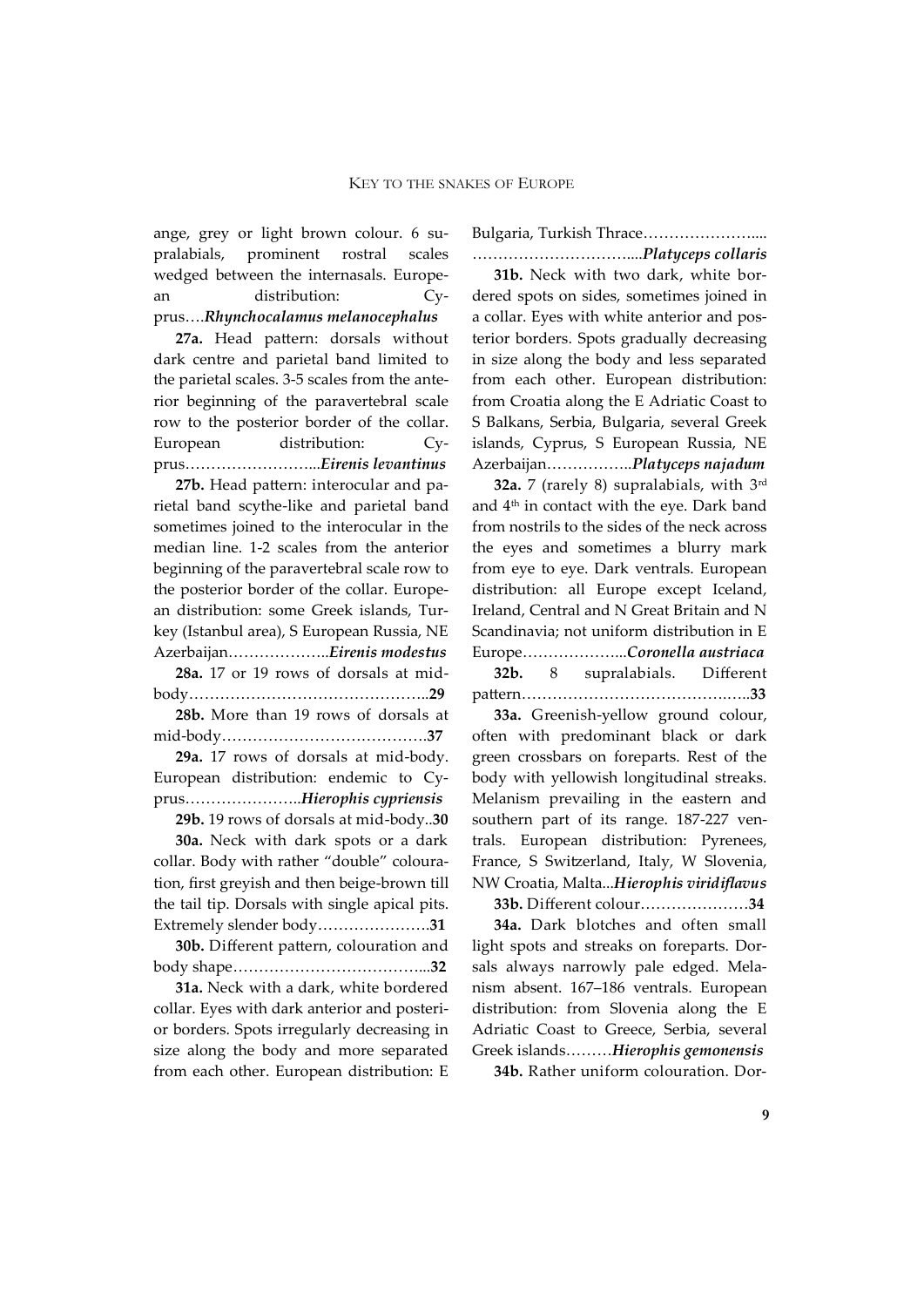sals usually not narrowly pale edged. Melanism frequent. More than 185 ventrals. Large sized (up to 250 cm)……………….**35**

**35a.** Black dorsum. Top of the head uniformly black. European distribution: some S Greek islands, Cyprus………………...*Dolichophis jugularis*

**35b.** Not black dorsum…………...….**36**

**36a.** Dorsum greyish-brown to olivaceous (greyish-brown in preserved specimens), sometimes copper head. Light longitudinal central streak on dorsal scales. Belly white to yellow. European distribution: Balkans, Hungary, Moldova, Ukraine, S European Russia, W Kazakhstan…………………...*Dolichophis caspius*

**36b.** Dorsum orange to bright brick red (light brown to reddish brown in preserved specimens). Dark longitudinal central streak of variable intensity on dorsal scales. Belly yellow to orange (ochraceous in preserved specimens). European distribution: S European Russia, NE Azerbaijan…………………...*Dolichophis schmidti*

**37a.** 1 preocular, pre-subocular absent…………………………………………**38**

**37b.** 1 or more pre-suboculars present…………………………………………**43**

**38a.** Dark band from eyes to the sides of the neck and from eye to eye. Another dark streak under the eye. Belly chequered or striped. 8 supralabials, with  $4<sup>th</sup>$  and  $5<sup>th</sup>$ in contact with the eye. 21 (rarely 23) rows of dorsals at mid-body. European distribution: Iberian Peninsula, S France, Central and N Italy…………...*Coronella girondica*

**38b.** Head and belly pattern different. Usually 23 (rarely 21) or more rows of dorsals at mid-body………………………….**39**

**39a.** Rostral shield large and pointed between the internasals. Dorsum with two evident longitudinal dark stripes on grey or beige ground colouration. Dark Hshaped blotches on juveniles' back, even connected in a ladder design. 27 (rarely 25 or 29) rows of dorsals at mid-body. 201- 220 ventrals. European distribution: Iberian Peninsula, Balearic islands (recently introduced), S France…...*Zamenis scalaris*

**39b.** Rostral shield not pointed between the internasals. Different pattern, with or without stripes (which are not so evident)…………………………………….**40**

**40a.** Ventrals not keeled. Reddish or brown black-bordered blotches (sometimes connected in longitudinal lines) on the back………………………….**41**

**40b.** Ventrals strongly keeled. Juveniles with spotted pattern and two dark streaks, one from the eye to the corner of the mouth and one under the eye, that both faint with ageing. 23 (rarely 21) rows of dorsals at mid-body…………………...**42**

**41a.** Ochre or light brown spots with black borders on the back (two rows separated by a vertebral light line in ssp. *hohenackeri* or one row of connected spots in ssp. *taurica*). Ochre iris. 23 (rarely 25) rows of dorsals at mid-body. 203-230 ventrals. European distribution: S European Russia (close to Caucasus)…*Zamenis hohenackeri*

**41b.** Orange to brown spots with black borders on the back or two dorsal longitudinal stripes with black borders (at least on inner margin). Red iris. 27 (rarely 25 or 29) rows of dorsals at mid-body. 220- 260 ventrals. European distribution: S Italy (Apulia, E Basilicata and SE Sicily), from Croatia along the E Adriatic Coast to S Balkans, Serbia, Bulgaria, several Greek islands, Malta, Turkish Thrace and Crimea………………………….*Zamenis situla*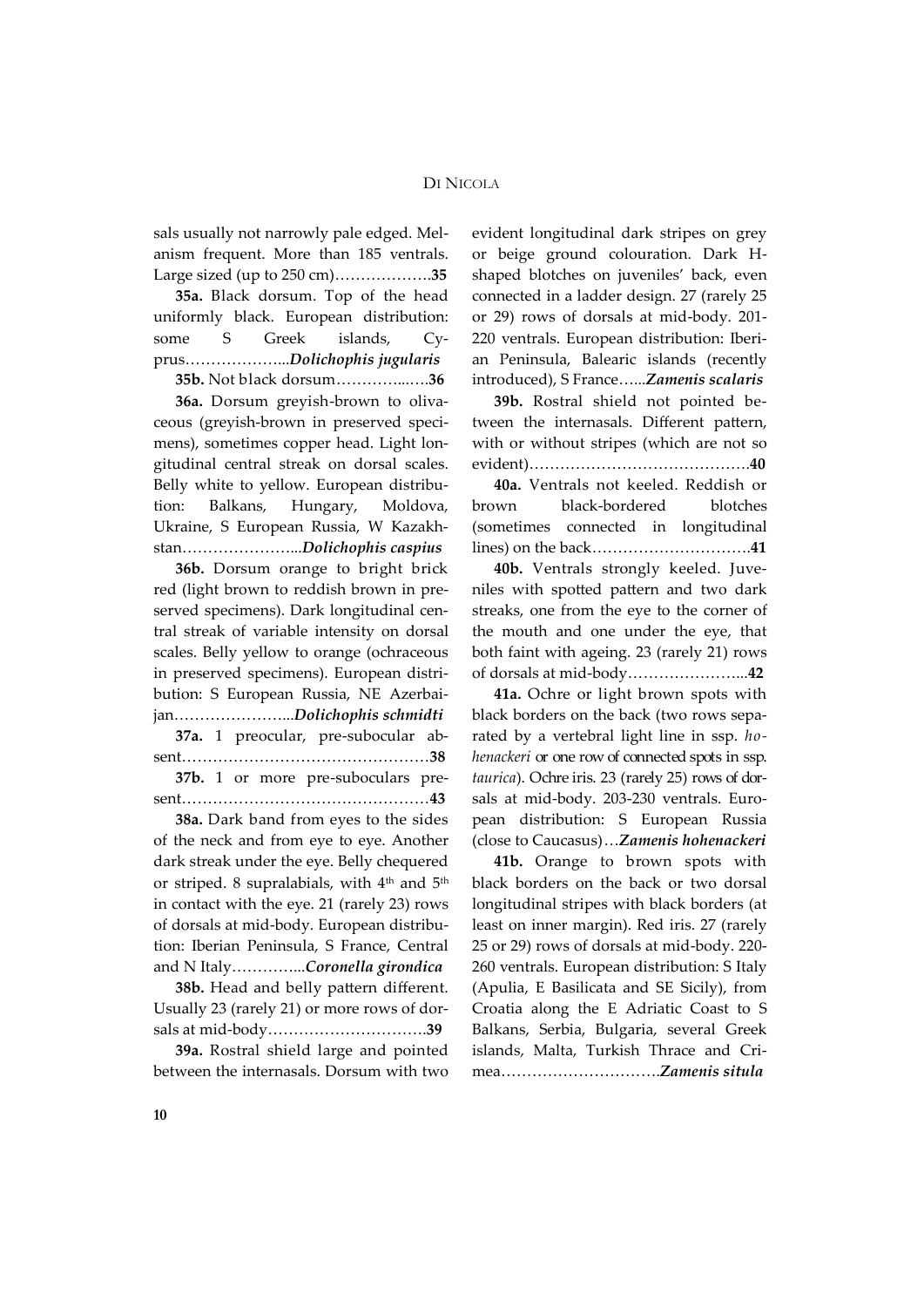**42a.** Adults often with 4 longitudinal dark stripes but blurry and not always clearly distinct from ground colouration. Nape without blotches. Belly greyish. Orange to red iris. European distribution: endemic to S Italy and Sicily………………………….*Zamenis lineatus*

**42b.** Adults usually with grey-brown, greenish or blackish uniform colouration, often with small white dots, something with four faint longitudinal dark stripes. Nape with light blotches. Belly yellowish. Ochre iris. European distribution: NE Spain, mainland France, Great Britain (recently introduced), N and Central Italy, Central Europe, Balkans, Moldova, S and W Ukraine, S European Russia. In Apulia (SE Italy) there are individuals genetically attributable to this species but with an intermediate morphology between *Z. longissimus* and *Z. lineatus*...*Zamenis longissimus*

**43a.** Two preoculars and 1 or more pre -suboculars. Two supralabials touching the eye. Dorsals obtusely or faintly keeled………………………………………**44**

**43b.** Preocular single. No supralabials (or just 1) touching the eye. Dorsals smooth……………………………………..**45**

**44a.** Dorsal roundish spots usually separated. 23 rows of dorsals at mid-body. 82-107 subcaudals in males, 82-107 in females. European distribution: several Greek islands, Cyprus, S European Russia (close to Caucasus)..*Hemorrhois nummifer*

**44b.** Dorsal spots never roundish and usually joined to form a zigzag pattern. 21 scale rows of dorsals at mid-body. 74-99 subcaudals in males, 70-94 in females. European distribution: S European Russia, NE Azerbaijan……..*Hemorrhois ravergieri*

**45a.** Dorsal colour with widely sepa-

rated spots. Head pattern with more or less distinct transverse bar or dark blotch on nape. Usually 1 supralabial touching the eye not necessarily on both sides of the head. 23-25 rows of dorsals at mid-body. European distribution: Malta………………………..*Hemorrhois algirus*

**45b.** Dorsal colour with large dark polygonal spots (with darker borders) clearly distinct from ground colouration. Typical horseshoe marking on head. No supralabials touching the eye due to the presence of a series of small suboculars. 27-29 (rarely 25) rows of dorsals at mid-body. European distribution: Iberian Peninsula, Balearic island (recently introduced), Italy (Sardinia and Pantelleria)………………….. …………………….*Hemorrhois hippocrepis*

#### *Key to Viperidae*

**46a.** Snout rounded. Only small scales on top of the head. Intercanthals keeled. Only Greece, Turkey, S European Russia, NE Azerbaijan and Cyprus………………**47**

**46b.** Snout rounded, upturned or horned. Top of the head with small or few large scales. Intercanthals smooth or possibly just a few keeled……………………...**49**

**47a.** Supraoculars large. European distribution: Greece (eastern Thrace), Turkish Thrace and several Greek and Turkish islands from Dodecanese Archipelago…………………...*Montivipera xanthina*

**47b.** Supraoculars divided…………..**48**

**48a.** 23 (rarely 19-25) rows of dorsals at mid-body. Dorsal pattern consisting of two series of transverse alternate bars, often light and not so evident and joined forming a zigzag band. European distribution: endemic to Greece (W Cyclades islands of Kimolos, Milos, Polýaigos and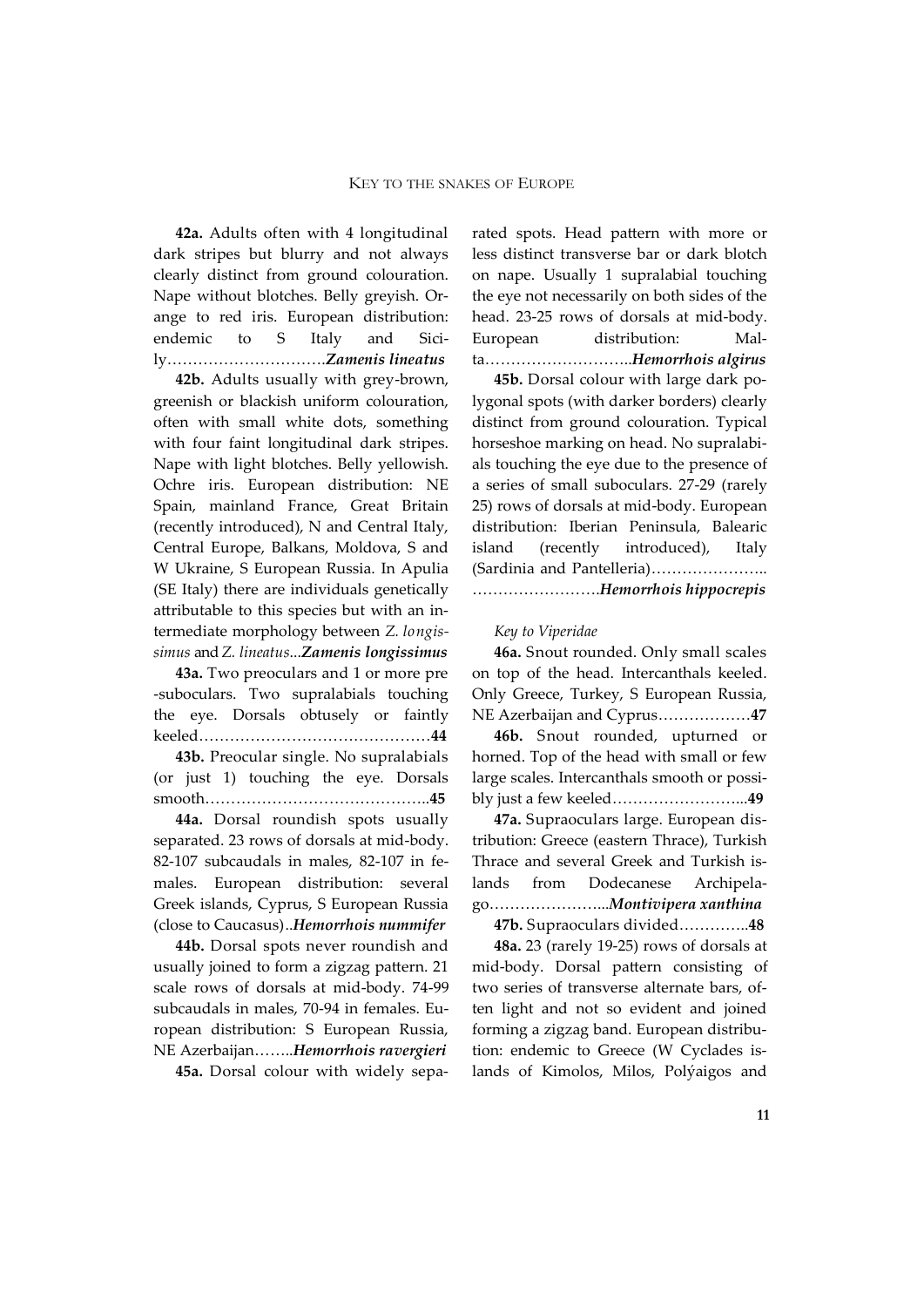Sifnos)…………….*Macrovipera schweizeri*

**48b.** 25 (rarely 23) or more rows of dorsals at mid-body. Dorsal pattern consisting of two series of transverse alternate dark bars, often joined forming a zigzag band. European distribution: S European Russia, NE Azerbaijan, Cyprus…………………….. ………………….…...*Macrovipera lebetinus*

**49a.** Snout rounded. Frontal and parietal scales mostly present………………….**50**

**49b.** Snout upturned or horned. Frontal and parietal mostly replaced by smaller scales……………………………...**56**

**50a.** Nostril in the centre of the nasal…………………………………………..**51**

**50b.** Nostril close to the lower edge of a rather large nasal shield………………..**52**

**51a.** Head clearly distinct from the body. Snout just slightly sharp. Parietals and frontal variably fragmented. European distribution: N Iberian Peninsula, SW France……………………….*Vipera seoanei*

**51b.** Head moderately distinct from the body. Snout rounded. Parietals and frontal usually entire. European distribution: almost all of Europe (often restricted to higher elevations in W and C of the continent), except Caucasus, Iberian Peninsula, Iceland and Ireland……….*Vipera berus*

**52a.** Sometimes just 17 rows of dorsals at mid-body. Shorter body (up to 35 cm, females rarely up to 45).  $2<sup>nd</sup>$ ,  $3<sup>rd</sup>$  and  $4<sup>th</sup>$  supralabials wide under the eye. European distribution: endemic to S Albania and Greece………………………...*Vipera graeca*

**52b.** 21 rows of dorsals at mid-body. Larger body (50/60 cm, up to 65 cm). Supralabials rather similar………………….**53**

**53a.** 21 rows of dorsals at mid-body, reduced to 19 rows on the second part of the body. 135-150 ventrals. European distribution: Ukraine, Russia, W Kazakhstan………………………….*Vipera renardi*

**53b.** 21 rows of dorsals on the first part of the body, reduced to 19 rows before reaching the mid-body. 133-135 ventrals (or more)…………………………………...**54**

**54a.** Usually 1 apical in contact with the rostral shield. Upper side of the nasorostral shield straight. Upper preocular in contact with the nasal. Head with large shields. Usually less than 13 intercanthals + inter-supraoculars. No yellow, orange or red in dorsal background colour. Absent from Caucasus territory. European distribution: SE France, Central Italy, Austria, Hungary, Balkans, Moldova……………………………..*Vipera ursinii*

**54b.** Usually 2 apicals in contact with the rostral shield. Upper side of the nasorostral shield rounded. Upper preocular in contact with or separated from the nasal. Dorsal background colour usually yellow, orange or red. Present on Caucasus territory…………………………………………...**55**

**55a.** Head narrow, barely distinct from the body and flat or convex above. Head less wide than the distance from snout tip to the angle of the mouth. Dorsal pattern different. There are totally melanistic individuals, without light spots. Rostral shield is usually in contact with one apical scale. European distribution: E Caucasus Mountains………………………….*Vipera dinniki*

**55b.** Head wide, clearly distinct from the body. Head as wide as the distance from snout tip to the angle of the mouth. Rostral shield is usually in contact with two apical scales. Dark or black ground colour (with a yellow to red pattern that always persists in labials of melanistic specimens). European distribution: W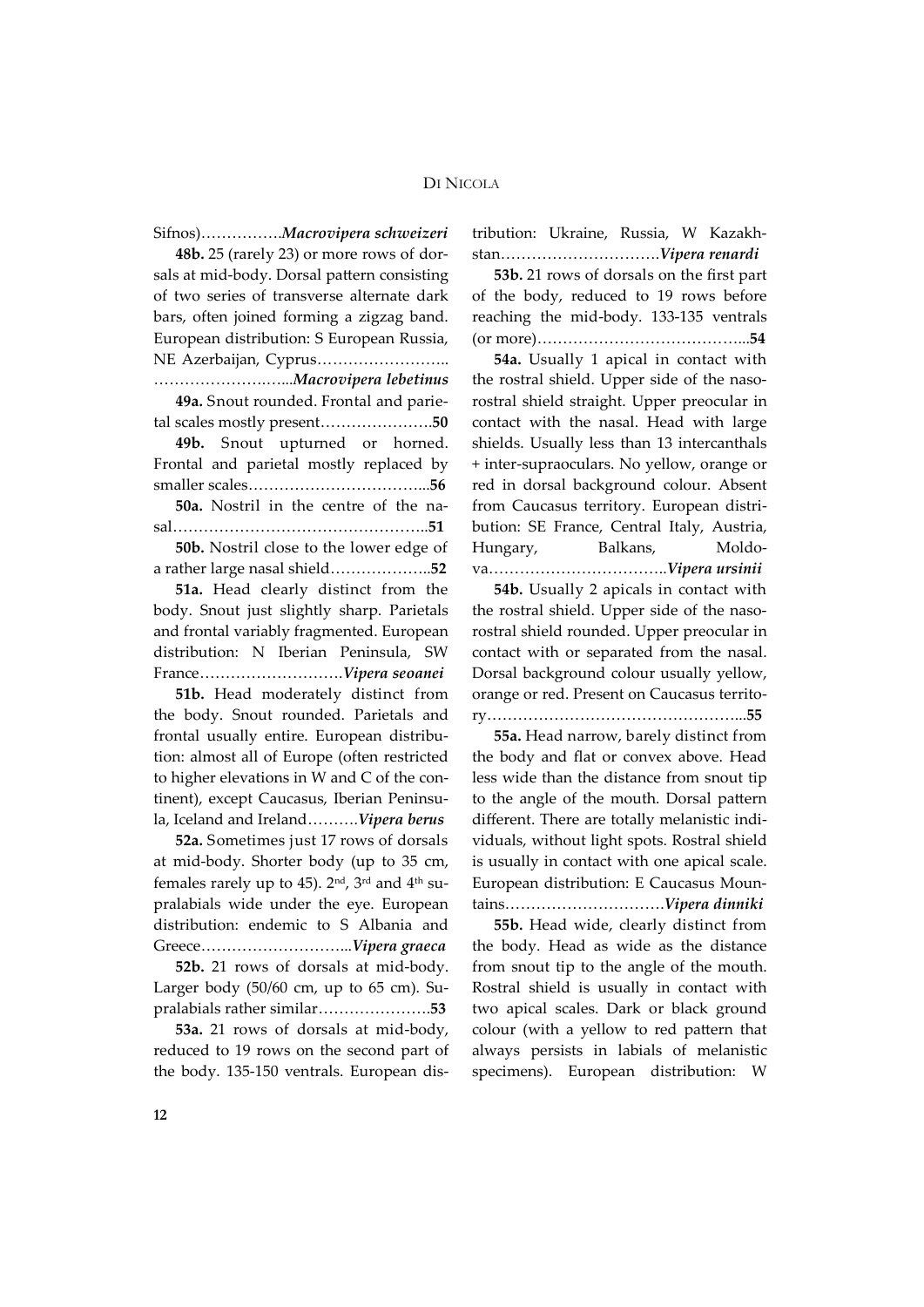Caucasus Mountains…...*Vipera kaznakovi*

**56a.** Tip of snout more or less upturned because of high rostral scale but without a scaly horn. 2-4 small scales covering the raised part of the snout. Frontal and/or parietals sometimes present. 9-11 supralabials. 21 rows of dorsals at midbody (occasionally 22-23, rarely 17-24). European distribution: NE Spain, mainland France, SW Germany, Switzerland, Italy (except Sardinia), W Slovenia……………………………...*Vipera aspis*

**56b.** Tip of snout with a scaly horn formed by several small scales. Frontal and parietals rarely present. Two rows of suboculars (occasionally 1, rarely 3)…….**57**

**57a.** Rostral scale scarcely reaching an evident horn, usually covered with 5-20 scales. 21 rows of dorsals at mid-body (occasionally 20-23). European distribution: NE Italy, S Austria, Balkans, several Greek islands, Turkish Thrace…………………..*Vipera ammodytes*

**57b.** Rostral scale reaching an evident horn, usually covered with 3-8 scales. 21- 23 rows of dorsals at mid-body. European distribution: Iberian Peninsula……………………………..*Vipera latastei*

#### **Discussion**

Following the latest taxonomic updates and the recent species considered part of the European herpetofauna, the checklist of European snakes currently has 57 species (see Table S1) as well as one taxon that needs to be better defined (*Macroprotodon* Lampedusa/Tunisia clade). Four out of 57 of these species are allochthonous to our range, thus adding one more non-native species (*Elaphe taeniura*) to the three (*E.* 

*schrenckii*, *Indotyphlops braminus* and *Lampropeltis getula*) already listed in the checklist by Speybroeck *et al*. (2020). One species (*Rhynchocalamus melanocephalus*), recently found in Cyprus, may be attributed to human-mediated dispersion or natural colonization, since a Cypriot specimen showed genetic similarity to another one from northern Israel; further investigations will be needed to clarify the origins of the specimens from Cyprus (see Tamar *et al*., 2020).

The dichotomous key provided here allows the identification by using morphological characters (especially pholidosis and colouring) together with the area of discovery. This key is therefore to be considered a field instrument, but it can be useful even with museum specimens if the samples are arranged with the place of origin. Moreover, this work can make the identification of snake species for the citizen science more accessible, thus enhancing data collection and assist species conservation. Another silver lining is dealing with monitoring the diffusion of allochthonous species, making easier to detect them in new territories and limit their expansion.

### *Acknowledgements*

We would like to thank all the authors of the pictures in Figure S1 for providing the photos and approving their use in this work; their credits are indicated directly below each photographic string.

#### **References**

Alshammari, A.M. & Busais, S.M. (2020).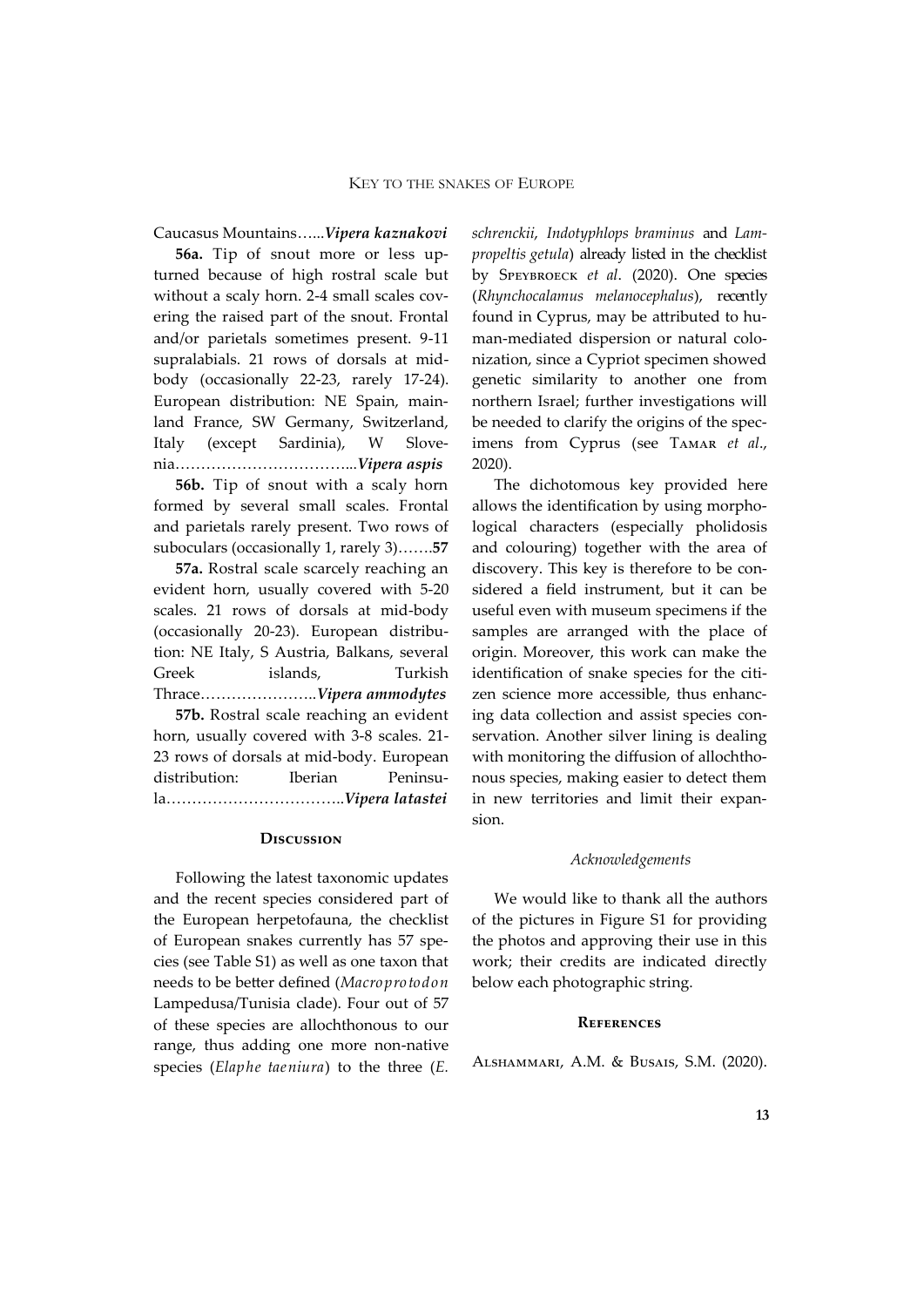Distribution of snakes in Ha'il Province, Saudi Arabia, with an identification key to the species. *Russian Journal of Herpetology* 27(1): 5-10.

- Akbarpour, M.; Rastegar-Pouyani, N.; Fathinia, B. & Rastegar-Pouyani, E. *renis* Jan, 1863 (Squamata: Colubridae) from Kerman Province in South-central Iran. *Zootaxa* 4868(1):117-128.
- ARMIÑANA-GARCÍA, R.; FIMIA-DUARTE, R.; CATTANEO, IANNACONE, J.; GUERRA-VÉLIZ, Y.; Zambrano-Gavilanes, F.E. & Leyva-Haza, J. (2020). Construction and use of dichotomous keys for the identification of different taxa of vertebrates in Cuba. *Biotempo* 17(1): 23-35.
- Boulenger, G.A. (1913). *The snakes of Europe*. Methusen & Co. Ltd, London, UK.
- Butkevičienė, E.; Skarlatidou, A.; Balázs, B.; Duží, B.; Massetti, L.; Tsampoulatidis, I. & Tauginienė, L. (2021). Citizen Science Case Studies and Their Impacts on Social Innovation, *In* Ceccaroni, R. Lemmens, J. Perelló, M. PONTI, R. SAMSON & K. WAGENKNECHT (eds.) *The Science of Citizen Science*. 329.
- Cabrera-Pérez, M.A.; Gallo-Barneto, R.; Esteve, I.; Patiño-Martínez, C. & ment and control of the California kingsnake in Gran Canaria (Canary Islands): Project LIFE+ *Lampropeltis*. *Aliens: The Invasive Species Bullettin, Newsletter of the IUCN/SSC Invasive Species Specialist Group* 32: 20-28.
- CAPULA, M.; CORTI, C.; LUISELLI, L. & SALVI,

D. (2011). *Macroprotodon cucullatus* (Geoffroy de Saint-Hillaire in Savigny, 1827), *In* CORTI, C., CAPULA, M., Luiselli, L., Razzetti, E. & Sindaco, R. (eds) *Fauna d'Italia, Reptilia, Vol. XLV*. Calderini, Bologna, pp. 517-522.

- (2020). A new species of the genus *Ei* Cattaneo, A. (2015). Contributo alla conoscenza dei serpenti delle isole del canale di Sicilia. *Naturalista Siciliano* 34: 3-28.
	- A. (2020). *Macrovipera Schweizeri* (Werner, 1935): comparison of the populations of Milos and Sifnos Islands (SW Cyclades) (Serpentes Viperidae). *Naturalista siciliano* S. IV, XLIV (1-2): 127-154.
	- Chowdhury, A.; Zdenek, C.N.; Dobson, J.S.; Bourke, L.A.; Soria, R. & Fry, B.G. (2021). Clinical implications of differential procoagulant toxicity of the Palearctic viperid genus *Macrovipera*, and the relative neutralization efficacy of antivenoms and enzyme inhibitors. *Toxicology Letters* 340: 77-88.
- K. Vohland, A. Land-Zandstra, L. Clemens, D.J. & Allain, S.J. (2020). First record of the aesculapian snake (*Zamenis longissimus*) in South Wales. *Herpetological Bulletin* 152: 30-31.
- Springer, Cham, Switzerland, pp. 309- Corri, C.; Carula, M.; Luiselli, L.; RAZZETTI, E. & SINDACO, R. (2011). *Fauna d'Italia, Reptilia, Vol. XLV*. Calderini, Bologna, IT.
- López-Jurado, L.F. (2012). The manage-Dávalos-Martínez, A.; Záizar-Gutiérrez, V.F.; Cruz-Sáenz, D.; Roldán-Olvera, E.D. & Wilson, L.D. (2021). The Michoacán Centipede Snake, *Tantilla cascadae* Wilson & Meyer, 1981 (Squamata: Colubridae): New record for Jalisco, with notes on conservation, biogeography, and a key to the species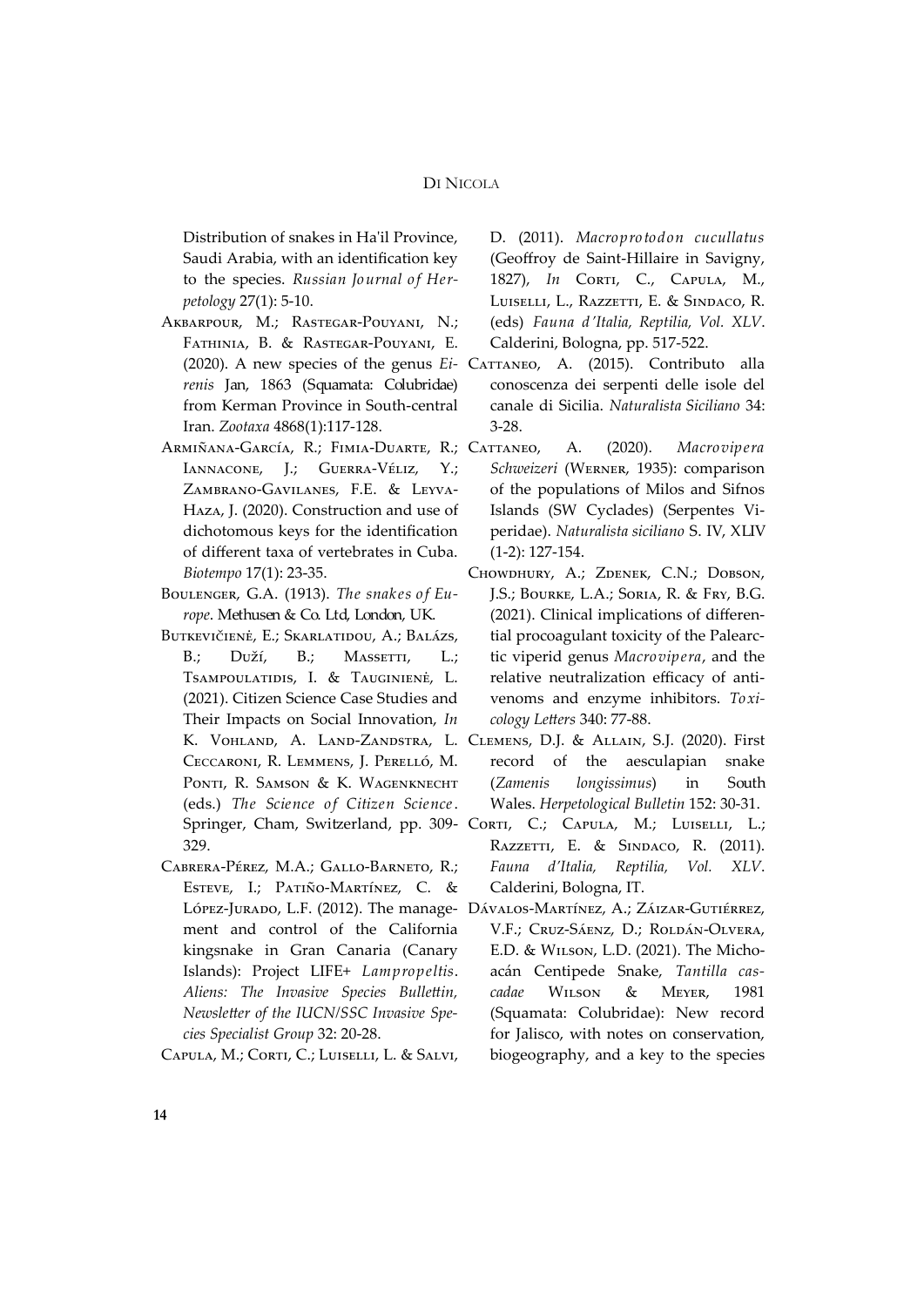of the genus in western Mexico. *Herpetology Notes* 14: 263-268.

- Degen, R. & Brock, K. 2021. Rare behavior-*Macrovipera schweizeri* (Werner, 1935), on Sifnos Island, Greece. *Herpetology Notes* 14: 1357-1360.
- Di Nicola, M.R. (2019). A revised dichotomous key to the snakes of Italy (Reptilia, Squamata, Serpentes), accord-*Zootaxa* 4686(2): 294-296.
- Di Nicola, M.R.; Cavigioli, L.; Luiselli, L. & Andreone, F. (2021). *Anfibi & Rettili d'Italia*. Collana Historia naturae (8), Edizioni Belvedere, Latina, IT.
- Doniol‐Valcroze, P.; Ursenbacher, S.; MEBERT, K.; GHIELMI, S.; LADDAGA, L.; Sourrouille, P.; Kariş, M. & Crochet, P.A. (2021). Conflicting relationships of *Vipera walser* inferred from nuclear genes sequences and mitochondrial DNA. *Journal of Zoological Systematics and Evolutionary Research* 59(8): 2307-2320.
- ard system of counting ventrals in snakes. *British Journal of Herpetology* 1: 97-99.
- Faraone, F.P.; Barraco, L.; Giacalone, G.; Muscarella, C.; Schifani, E. the Brahminy blind snake, *Indotyphlops braminus* (DAUDIN, 1803) (Squamata: Typhlopidae), in Italy. *Herpetology Notes* 12: 1225-1229.
- Faraone, F.P., Russotto, S., Barra, S.A., Ganesh, S.R.; Deuti, K.; Punith, K.G.; Ach-Chiara, R., Giacalone, G. & Lo Valvo, M. (2019b). Morphological variation of the newly confirmed population of the Javelin sand boa, *Eryx jaculus*

(Linnaeus, 1758) (Serpentes, Erycidae) in Sicily, Italy. *Acta Herpetologica* 14: 135 -139

- al observations of the Milos Viper, Faraone, F. P.; Melfi, R.; Di Nicola, M.R.; Giacalone, G. & Valvo, M.L. (2020). The genetic identity of the only Italian population of the genus *Macroproto*don Guichenot, 1850 on the island of Lampedusa, Sicily. *Vertebrate Zoology*  70(2): 235-240.
- ing to recent systematic updates. FREITAS, I.; URSENBACHER, S.; MEBERT, K.; Zinenko, O.; Schweiger, S.; Wüster, W.; Brito, J.C.; Crnobrnja-Isailovic, J.; HALPERN, B.; FAHD, S.; SANTOS, X.; PLEguezuelos, J.M.; Joger, U.; Orlov, N.; Mizsei, E.; Lourdais, O.; Zuffi, M.A.L.; STRUGARIU, A.; ZAMFIRESCU, S.R.; MARtínez-Solano, Í.; Velo-Antón, G.; Kaliontzopoulou, A. & Martínez-Freiría, F. (2020). Evaluating taxonomic inflation: towards evidence-based species delimitation in Eurasian vipers (Serpentes: Viperinae). *Amphibia-Reptilia* 41(3): 285-311.
- Dowling, H.G. (1951). A proposed stand- Fritz, U. & Schmidtler, J.F. (2020). The Fifth Labour of Heracles: Cleaning the Linnean stable of names for grass snakes (*Natrix astreptophora*, *N. helvetica*, *N. natrix* sensu stricto). *Vertebrate Zoology* 70(4): 621-665.
	- Vессніомі, E. (2019a). First records of Fritz, U.; Razzetti, E. & Schmidtler, J.F. (2020). The valid scientific names of the barred grass snake and its subspecies from mainland Italy and Sicily. *Amphibia-Reptilia* 41(4): 553-558.
		- yuthan, N.S.; Mallik, A.K. & Vogel, G. (2020). A new species of *Lycodon* (Serpentes: Colubridae) from the Deccan Plateau of India, with notes on the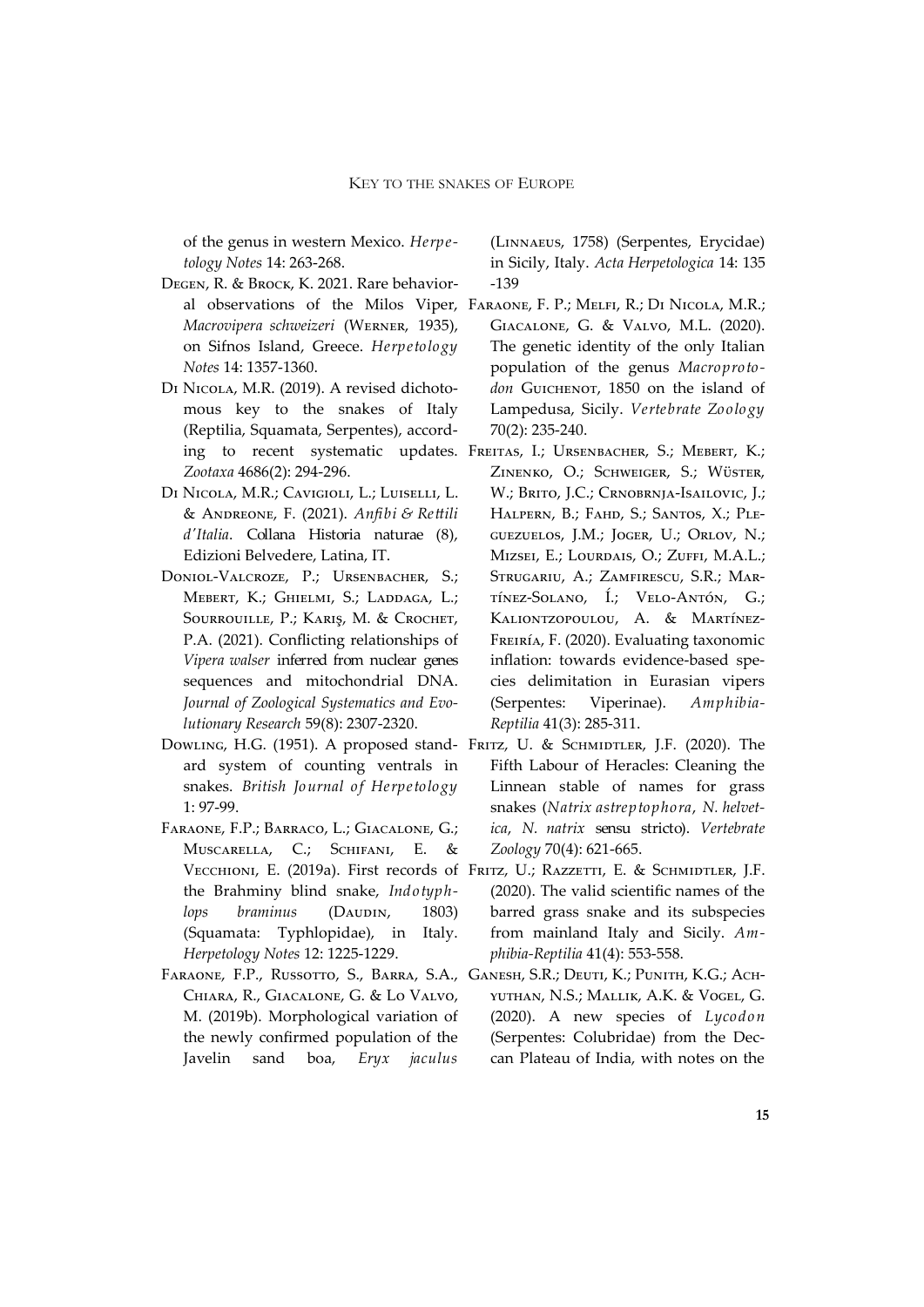( $BEDDOME$ , 1870) and a revised key to peninsular Indian forms. *Amphibian & Reptile Conservation* 14(3): 74-83.

- *Africa and the Middle East. A photographic guide*. Princeton University Press, US.
- Guicking, D.; Griffiths, R.A.; Moore, R.D.; Joger, U. & Wink, M. (2006). Introduced alien or persecuted native? Resolving the origin of the viperine snake (*Natrix maura*) on Mallorca. *Biodiversity & Conservation 15*(9): 3045-3054.
- Hedges, S.B.; Marion, A.B.; Lipp, K.M.; Marin, J. & Vidal, N. (2014). A taxonomic framework for typhlopid snakes from the Caribbean and other regions (Reptilia, Squamata). *Caribbean Herpetology* 49: 1-61.
- Bunyatova, S.; Kumlutaş, Y.; Ilgaz, Ç.; POLYAKOVA, E.; SHIRYAEV, K.; TUNIYEV, B. & JANDZIK, D. (2019). The biogeography of *Elaphe sauromates* (Pallas, 1814), with a description of a new rat snake species. *PeerJ* 7: e6944.
- KINDLER, C. (2018). Phylogeography of the (*Natrix astreptophora*). *Organisms Diversity & Evolution* 18:143-150.
- KINDLER, C. & FRITZ, U. (2018). Phylogeography and taxonomy of the barred grass snake (*Natrix helvetica*), with a discussion of the subspecies category in 281.
- KONTSIOTIS, V.J.; RAPTI, A. & LIORDOS, V. (2022). Public attitudes towards venomous and non-venomous snakes. *Science of the Total Environment* 831: 154918.
- range of *Lycodon travancoricus* Kreiner, G. (2007). *The snakes of Europe: all species from west of the Caucasus Mountains*. Edition Chimaira, Frankfurt, DE.
- Geniez, P. (2018). *Snakes of Europe, North*  Mahlow, K.; Tillack, F.; Schmidtler, J.F. & Müller, J. (2013). An annotated checklist, description and key to the dwarf snakes of the genus *Eirenis* Jan, 1863 (Reptilia: Squamata: Colubridae), with special emphasis on the dentition. *Vertebrate Zoology* 63(1): 41-85.
	- Mallik, A.K.; Achyuthan, N.S.; Ganesh, S.R.; Pal, S.P.; Vijayakumar, S.P. & SHANKER, K. (2019). Discovery of a deeply divergent new lineage of vine snake (Colubridae: Ahaetuliinae: *Proahaetulla* gen. nov.) from the Southern Western Ghats of Peninsular India with a revised key for Ahaetuliinae. *PLoS ONE* 14(7): e0218851.
- Jablonski, D.; Kukushkin, O.V.; Avci, A.; Mateo, J.A. (2013). Culebrilla de las macetas – *Ramphotyphlops braminus*, *In* A. Salvador & A. Marco (eds.) *Enciclopedia Virtual de los Vertebrados Españoles*. Museo Nacional de Ciencias Naturales, Madrid. Available at [http://](http://www.vertebradosibericos.org/) [www.vertebradosibericos.org/.](http://www.vertebradosibericos.org/) Retrieved on 20/02/2022.
	- Ibero-Maghrebian red-eyed grass snake Mizsei, E.; Zinenko, O.; Sillero, N.; Ferri, V.; Roussos S.A. & Szabolcs, M. (2018). The distribution of meadow and steppe vipers (*Vipera graeca*, *V. renardi* and *V. ursinii*): a revision of the New Atlas of Amphibians and Reptiles of Europe. *Basic and Applied Herpetology* 32:77-83.
	- zoology. *Vertebrate Zoology* 68(3): 269- Paolino, G.; Scotti, R. & Grano, M. (2019). First detection of the "flowerpot snake" *Indotyphlops braminus* (DAUDIN, 1803) (Serpentes Typhlopidae) in Ischia (Italy): a new possible invasive species. *Biodiversity Journal* 10(4): 321-324.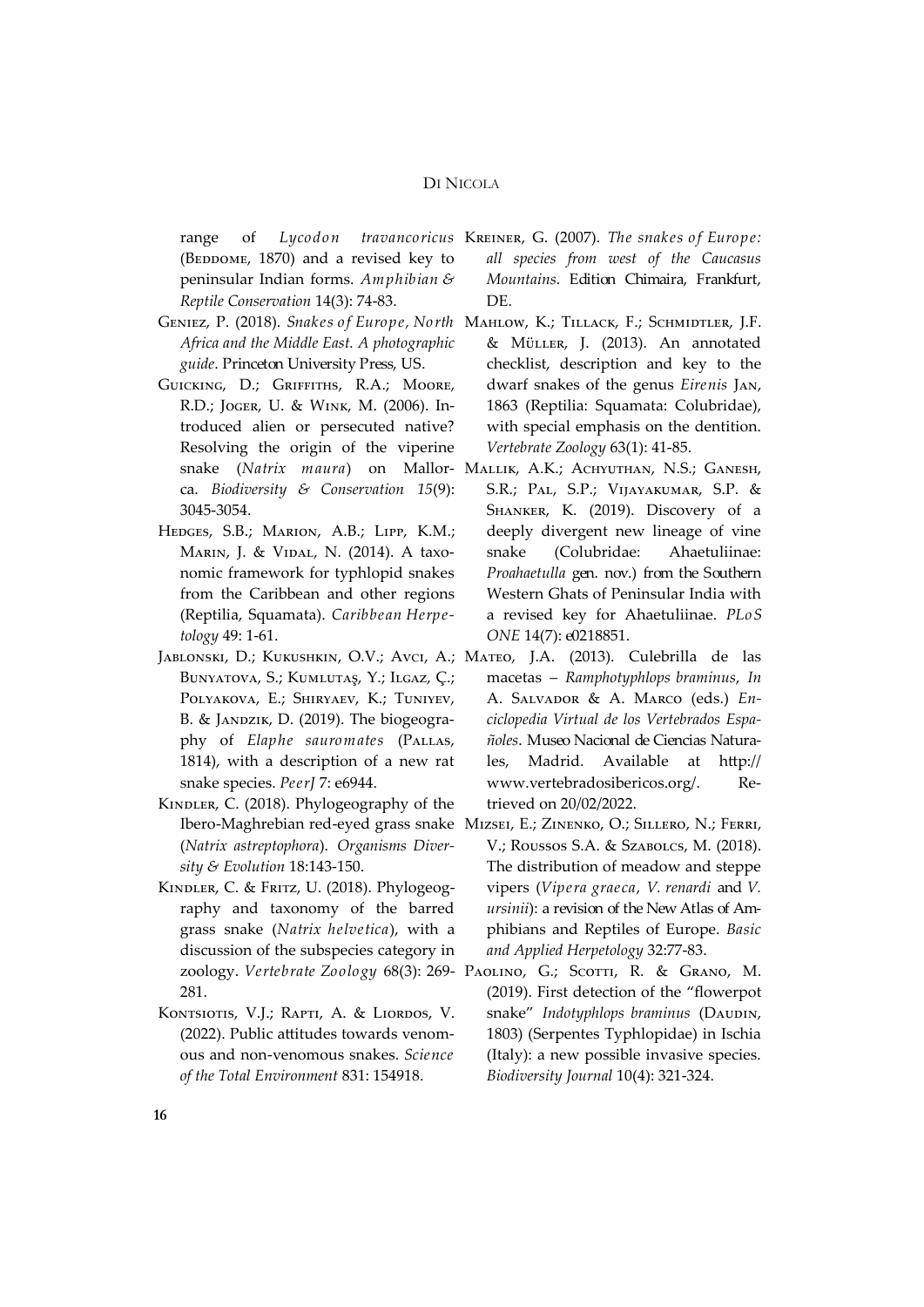- PIZZIGALLI, C.; BANFI, F.; FICETOLA, G.F.; FALASCHI, M.; MANGIACOTTI, M.; SACCHI, geographical determinants of the evolution of ornamentation in vipers. *Biological Journal of the Linnean Society* 130(2): 345-358.
- F.T. (2014). A Taxonomic Revision of Boas (Serpentes: Boidae). *Zootaxa* 3846 (2): 249-260.
- SEGHETTI, S.M.; VILLA, A.; TSCHOPP, E.; Bernardini, F.; Laddaga, L.; Fanelli, M.; Levi, R. & Delfino, M. (2020). Skull osteology of *Vipera walser* (Squamata, Viperidae): Description, variability, oncomparison to other Italian vipers. *Journal of Morphology* 282(1): 5-47.
- Silva-Rocha, I.; Salvi, D.; Sillero, N.; Mateo, J.A. & Carretero, M.A. (2015). Snakes on the Balearic Islands: an invabiodiversity conservation. *PloS one*, 10 (4): e0121026.
- SINDACO, R.; VENCHI, A. & GRIECO, C. (2013). *The Reptiles of the Western Palearctic. 2. Annotated checklist and distributional atlas of the snakes of Europe, North Afri-Update to Volume 1*. Edizioni Belvedere, Latina, IT.
- SINDACO, R. & RAZZETTI, E. (2021). An upand reptiles. *Natural History Sciences* 8 (2): 35-46.
- Spengler Waltrick, C. & Menta Giasson, L.O. (2021). Taxonomic key to the snakes (Squamata: Ophidia) species of *Papéis Avulsos de Zoologia*, Museu de

Zoologia da Universidade de São Paulo 61: e20216120.

- R.; Zuffi, M.A.L. & Scali, S. (2020). Eco-Speybroeck, J.; Beukema, W.; Bok, B. & Van Der Voort, J. (2016). *Field Guide to the Amphibians & Reptiles of Britain and Europe*. Bloomsbury Publishing Plc, London, UK.
- Pyron, R.A.; Reynolds, R.G. & Burbrink, Speybroeck, J.; Beukema, W.; Dufresnes, C.; FRITZ, U.; JABLONSKI, D.; LYMBERAKIS, P.; MARTINEZ-SOLANO, I.; RAZZETTI, E.; VAMberger, M.; Vences, M.; Vörös, J. & Crochet, P.A. (2020). Species list of the European herpetofauna – 2020 update by the Taxonomic Committee of the Societas Europaea Herpetologica. *Amphibia-Reptilia* 41(2): 139-189.
	- togeny, and diagnostic characters in Struijk, R.R.J.H.; ter Harmsel, R.; Laan, R. & Park, D. (2020). Reproduction in an introduced population of *Elaphe schrenckii* (Strauch, 1873) in Eelde, the Netherlands. *Russian Journal of Herpetology* 27(6): 325-333.
	- sion tale with implications for native Srümpel, N. (2012). Phylogenie und Phylogeographie eurasischer Viperinae unter besonderer Berücksichtigung der orientalischen Vipern der Gattungen *Montivipera* und *Macrovipera*. PhD Thesis, TU Carolo-Wilhelmina zu Braunschweig, Braunschweig, DE.
	- *ca, Middle East and Central Asia, with an*  Stümpel, N & Joger, U. (2009). Recent advances in phylogeny and taxonomy of near and middle eastern vipers – an update. *ZooKeys* 31: 179-191.
	- dated check-list of Italian amphibians Тамак, К.; Wiedl, H. J.; Maza, E.; Jаblonski, D. & Meiri, S. (2020). Discovery of the Black-headed Ground Snake *Rhynchocalamus melanocephalus* (Jan, 1862) in Cyprus (Reptilia: Colubridae). *Zoology in the Middle East* 66(2): 118-123.
	- the Itajaí Valley, Santa Catarina, Brazil. van de Koppel, S.; van Kessel, N.; Скомbaghs, B.H.J.M.; Getreuer, W. & Lend-